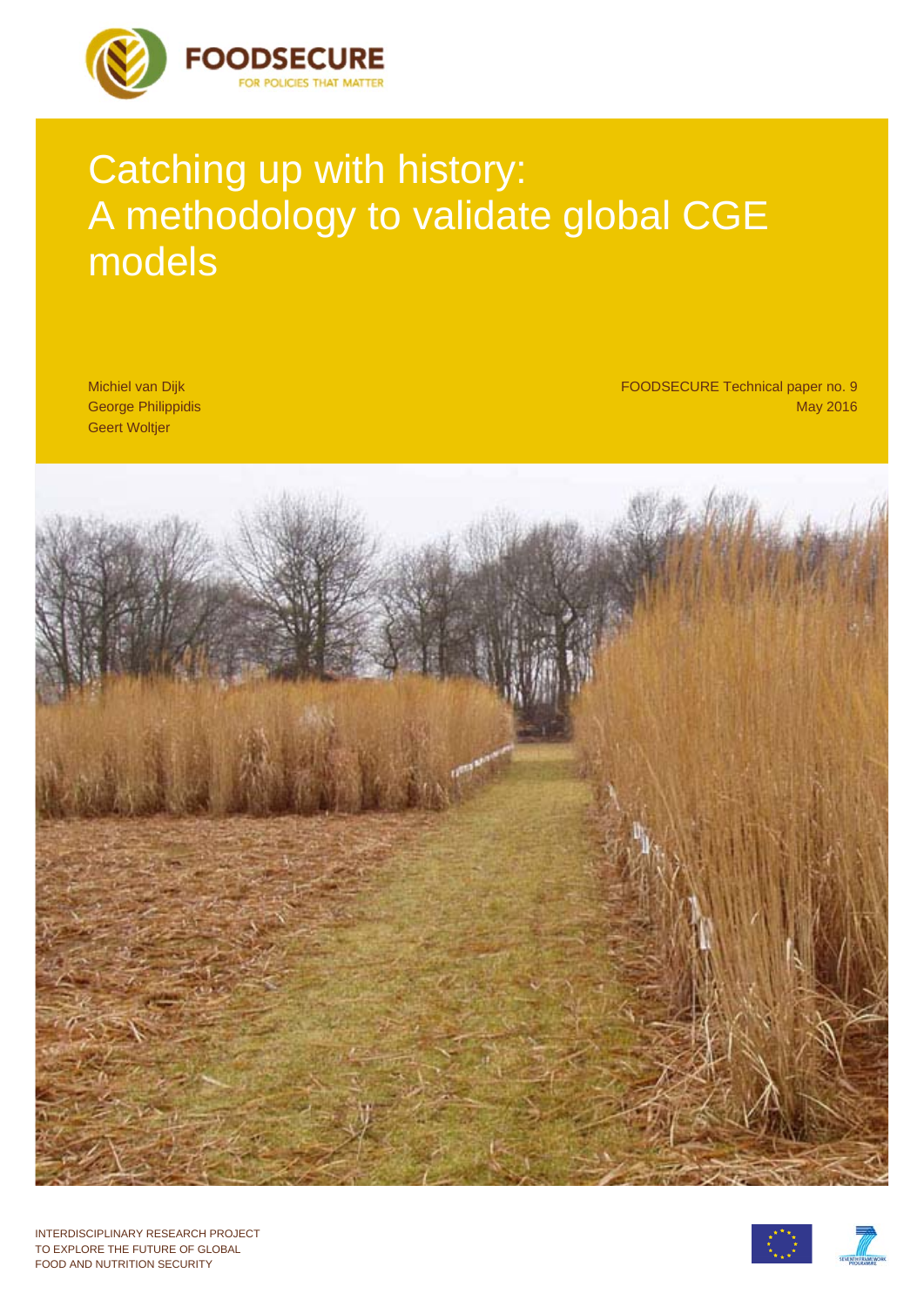# **Catching up with history: A methodology to validate global CGE models.**

Michiel van Dijk *LEI Wageningen UR\*,* 

George Philippidis *ARAID and JRC-IPTS* 

Geert Woltier *LEI Wageningen UR*

#### **Abstract**

As a key adjunct to the process of policy formulation, market models are often called upon to quantify possible opportunities and threats. Significant improvements in computational power, database and modelling capacity contributed to a widespread usage of computable general equilibrium (CGE) frameworks in an array of policy fields. Curiously, however, in contrast to modelling efforts in, for example, the biophysical sciences, CGE model findings are seldom subjected to any systematic validation procedure. A cursory review of the literature reveals isolated single country CGE model validation exercises, although with a dearth of available data, there is a paucity of equivalent studies which implement such a procedure in a global CGE context.

This paper takes a first step in this direction by proposing a systematic methodological procedure for evaluating global CGE model performance, using a consistent macro and sectoral historical time series dataset and validation statistics taken from the biophysical literature. Focusing on sectoral output trends, the results show that model simulation performs better than extrapolation from past trends. Notwithstanding, simulation error remains high in some sectors, particularly in small economies which have undergone rapid growth. Further econometric tests reveal that simulation error is mainly caused by sector specific factors rather than country specific characteristics. The latter observation is consistent with previous research on productivity specifications in CGE models, which in concert with the validation techniques proposed in this paper, serves as a promising avenue of future research.

#### **JEL codes**

C52, D58, C68 \_\_\_\_\_\_\_\_\_\_\_\_

<sup>\*</sup> Corresponding author: michiel.vandijk@wur.nl.

We are grateful to the LEI-Wageningen UR MAGNET team and Participants of the 17th Annual Conference on Global Economic Analysis for input and comments. We also thank Robert M'barek for providing useful comments and suggestions on the inception of this project. The research leading to these results has received funding from the European Union's Seventh Framework programme FP7 under Grant Agreement n°290693 FOODSECURE, and from JRC-IPTS (152039.X16).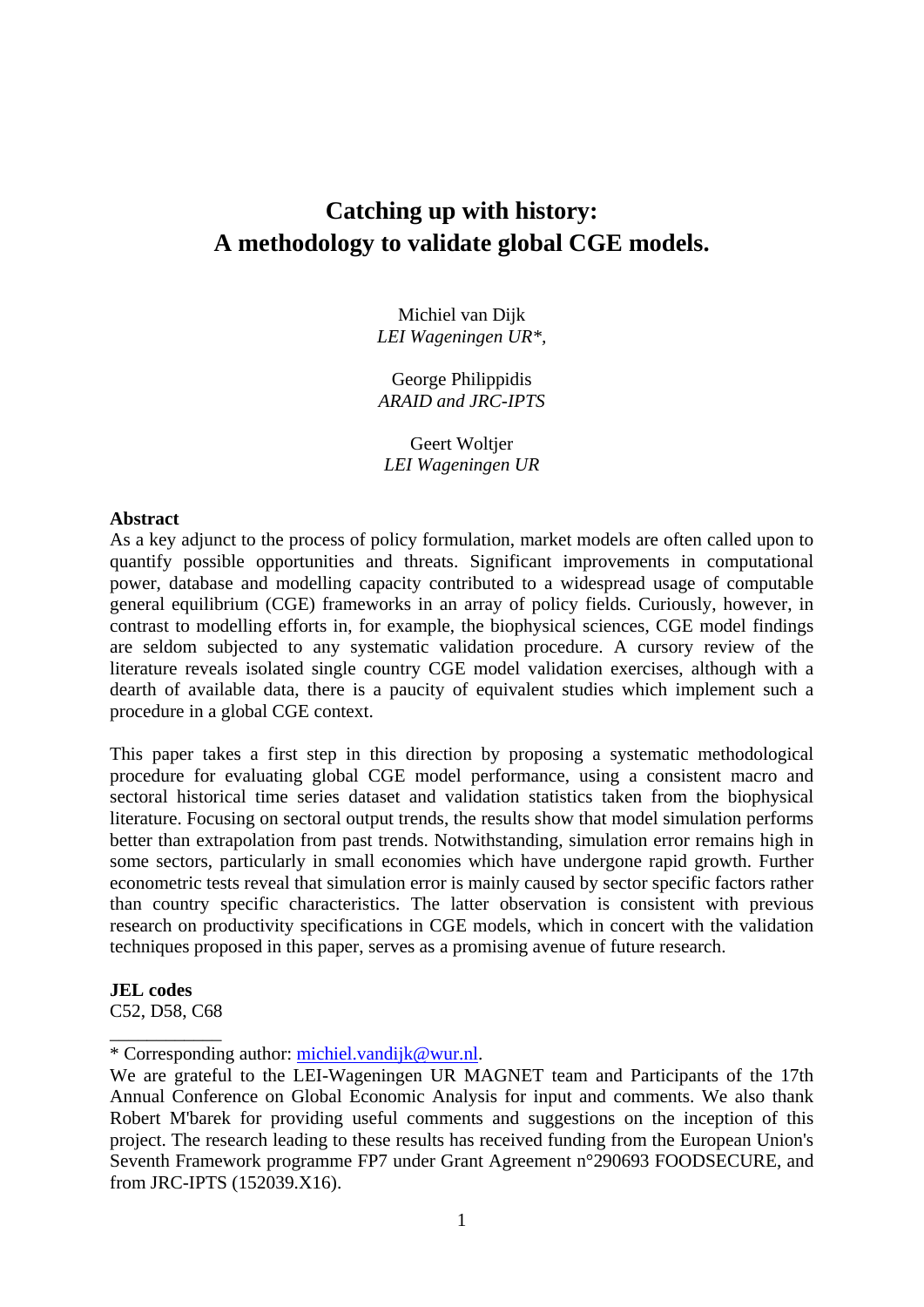# **1 Introduction**

The computable general equilibrium (CGE) approach has become a *de facto* tool of choice to quantitatively assess the economic ramifications of a (set of) policy shock(s) within a fully inclusive economic system. Indeed, demand for CGE work has been principally driven by policy orientated organisations and governments requiring detailed information on 'how' and 'why' changes in economic policy affect different sectors and actors within an economy. In response, CGE modelling as a whole has been greatly facilitated by significant advances in computing power, the adaptability and flexibility of both mainstream (i.e., GAMS, GAMS/MPSGE) and specialist (i.e., GEMPACK) software packages, open access to models and associated training (e.g., Global Trade Analysis Project - GTAP, GLOBE) and affordable availability of sophisticated databases (e.g., GTAP database). As the credibility of CGE models has steadily improved over the last two decades, this has resulted in an extensive body of CGE literature, much of which initially dealt with trade policy (e.g. Robinson et al., 1993) and market integration (Bach et al., 2000) scenarios, but has subsequently branched out into other areas of the academic literature to include (*inter alia*) tourism (e.g. Blake and Sinclair, 2003), renewable energy (e.g. Böhringer and Löschel, 2006), biofuels (e.g. Taheripour et al., 2011) and climate change (e.g. Böhringer and Rutherford, 2010).

Interestingly, Dixon and Jorgensen (2013) note that, "*Behind any policy-relevant CGE result is an enormous amount of background work on data, estimation and computation. Ideally, the result is also supported by model validation*" (pp.12). In the case of the former statement, it is beyond doubt that the level of sophistication of CGE modelling and data construction is at unprecedented levels. A cursory view of the literature, however, reveals that the issue of model validation has received relatively scant attention, whilst further reading shows that even the criterion upon which model validation should be conducted is not inherently clear. Earlier literature (McCarl, 1984; McCarl and Apland, 1986; McCarl and Spreen, 1997) draws a distinction between the validation of models by construct (i.e., theoretical rigour, model structure) and by predicted results. Unfortunately, even within these two broad definitions, McCarl (1984) observes that there remains a degree of ambiguity owing to the subjectivity of the chosen validation process; an issue which remains unresolved to this day (Bonsch et al., 2013). Thus, a model may perform well on some fronts, whilst in other areas it fails.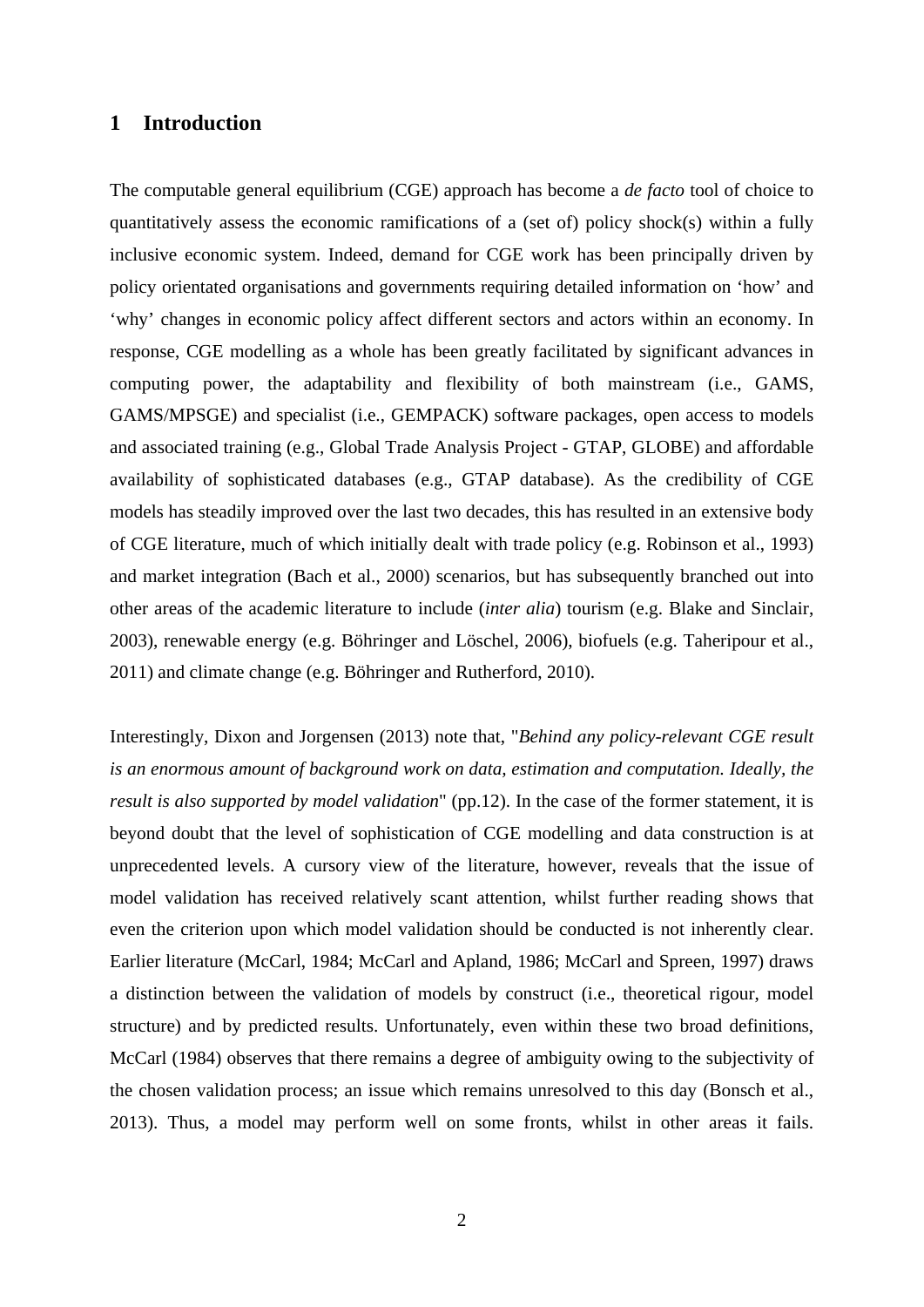Consequently, McCarl (1984) takes the view that models cannot be validated *per se*, but rather 'invalidated' if they perform consistently poorly across a number of criteria.

With the widespread usage of multi-region multi-sector CGE models, there is a rapidly increasing need to provide a validation of the commonly employed 'baseline' or business as usual scenario, upon which subsequent policy analyses in areas as broad as (*inter alia*) climate change, food security and trade liberalisation, are based. This is important not only to gain greater appreciation of the need to generate better baseline forecasts, but also to enhance the credibility of commissioned quantitative economic policy evaluations as part of an integrated assessment study. This paper seeks to (ex post) validate a global CGE model, its model parameters and behavioural structure, by comparing the baseline outcomes from a global CGE simulation model with sector level historical data.

The rest of the paper is structured as follows. Section two discusses the relevant validation literature and proposes a validation method for the current study. Section three describes the CGE methodology, the measurement metrics and validation methodology. Section four presents and discusses the results. Section five concludes and provides directions for future research.

## **2 Background**

Two approaches to validate CGE models have been used in the literature. First, what we term the 'partial' approach, which focuses on how well the model is able to deal with price shocks. In this approach, the price fluctuations of a single commodity projected by the model are compared with real world patterns. Typically, commodities are selected that exhibit high price volatility due to supply and demand shocks, such as agricultural products. As a first step, time series analysis is used to estimate the distribution of production shocks that are caused by random events for each region in the model. Subsequently, the observed pattern is mimicked by the model by introducing productivity shocks using stochastic simulation. Finally, the real world variance in commodity prices is compared with the variance in prices that result from the model. Employing the GTAP model, both Valenzuela et al. (2007) and Beckman et al. (2011) employ this technique to examine volatility in wheat and petroleum markets, respectively. Interestingly, both papers report that the model understates real world impacts. The authors argue that this can be (partially) remedied by modelling real world institutional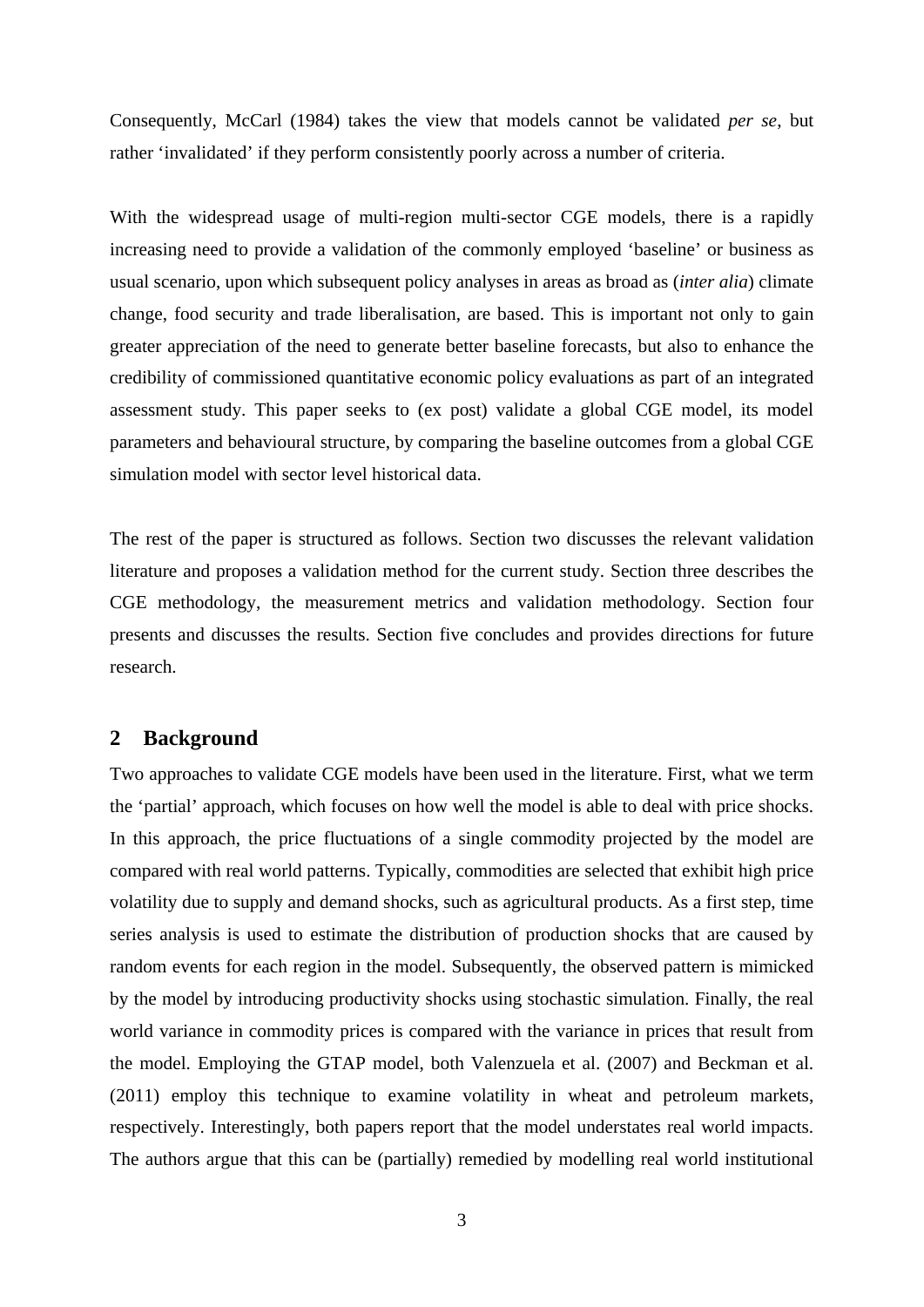arrangements (in case of wheat) or improving the parameterisation within the production nests (in case of petroleum).

The second approach is referred to as the 'historical' approach (Dixon and Rimmer, 2010, 2013). This approach relies on historical simulations to validate single-country CGE models with a view to improving the credibility of the model baseline. Firstly, a historical simulation is run where the model is calibrated using secondary data sources of actual movements in prices and quantities for consumption, exports, imports, government spending disaggregated by commodity, changes in employment, investment and capital stocks disaggregated by industry. By treating this information as exogenous, changes in consumer preferences and technologies (i.e. factor augmenting technical change) become endogenous and can be quantified. Secondly, it is assumed that calibrated changes in preferences and technologies from past time periods accurately reflect future developments, which are therefore used as exogenous variables in a forecast simulation. Together with projections for a number of aggregate macro-level variables such as total consumption and GDP, forecasts are made at the detailed industry level (e.g. production, capital, labour, imports and exports) as well as consumption and government spending. Finally, the model results are compared with actual data for the forecast simulation period. By successively introducing the 'real' pattern of exogenous variables (e.g. macro variables, trade and tariffs, technology and preferences) the impact of different exogenous factors on the forecast can be measured.

Dixon and Rimmer (2010) applied the method to a recursive dynamic 500-industry CGE model of the USA (USAGE). Using uniform weights for all commodities they found a mean absolute error of 19 per cent between the model forecast and the actual percentage change of output. Although the number seems high, the study revealed that the USAGE forecasts were still almost twice as good as a simple extrapolation of past trends. Using information on past trends to predict future development is the most basic approach to forecasting and helps put model results into perspective.

Other historical approaches to validate single country CGE models (Kehoe et al., 1995; Kehoe, 2003) do not include a calibration step, but rather focus exclusively on model performance. More recent single country studies (Hong et al., 2014) follow this same path, but take an additional step in seeking to remedy simulation error by refinements to the treatment of different sectors/activities over time.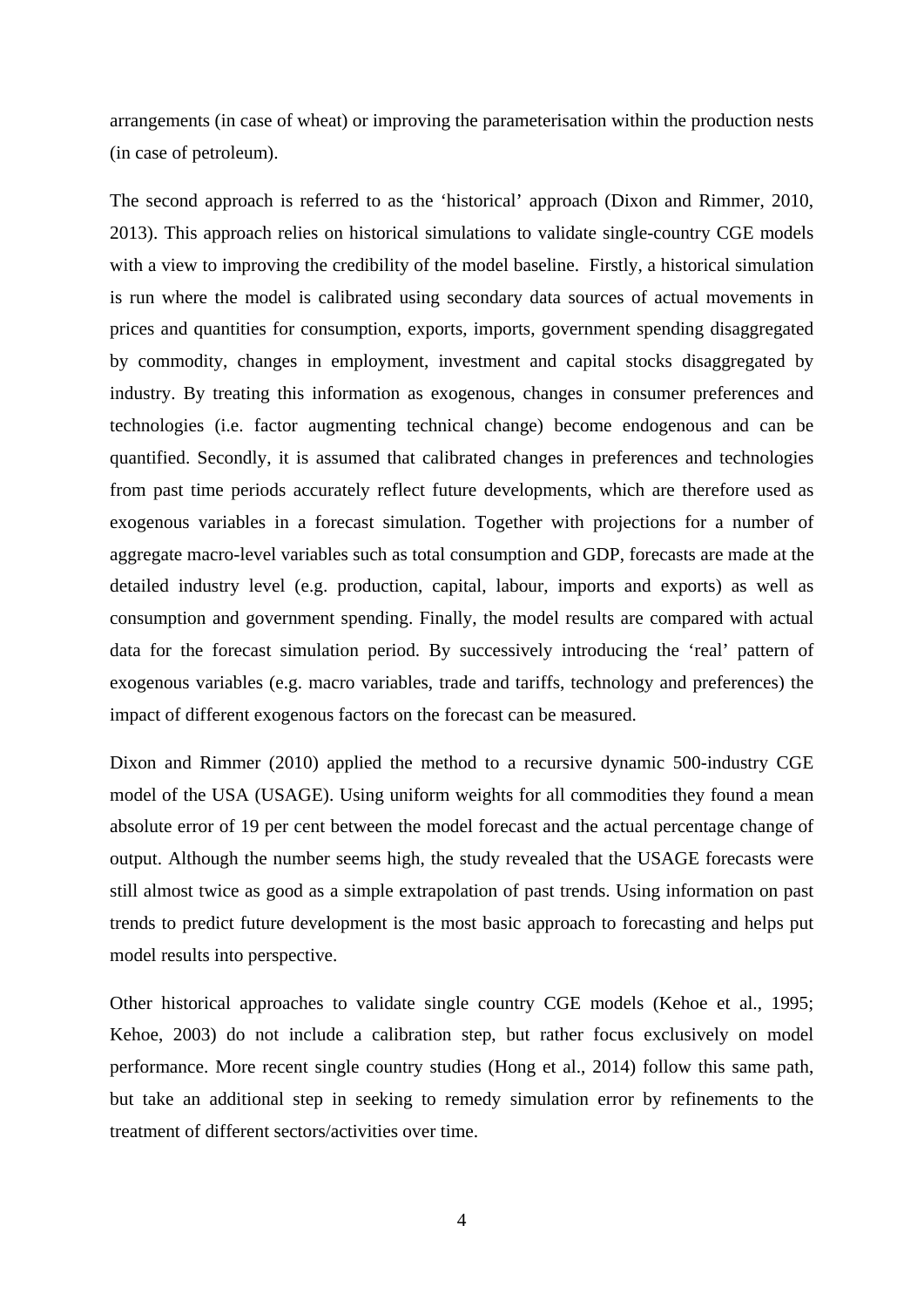The methodology to validate the multi-country multi-sector approach in this paper resembles the historical approach applied by Dixon and Rimmer (2010). However, in contrast to their approach and following Kehoe et al. (1995), Kehoe (2003) and Hong (2014) we also omit the calibration stage whilst focusing on comparing the outcomes of an existing model with historical data. The reason for this is that calibration of a multi-country, multi-sector model on historical data requires an enormous amount of internationally comparable and consistent data for all regions in the model, which are simply not available. It is precisely for this reason that CGE models with global coverage rely on econometric estimates and calibration procedures to set price elasticities, technology shifters and consumer preferences.

## **3 Data and Methodology**

## **3.1 Economic simulation Model**

In this study, a sophisticated variant of the Global Trade Analysis Project (GTAP) model (Hertel and Tsigas, 1997) is employed, known as the Modular Applied GeNeral Equilibrium Tool (MAGNET – Woltjer and Kuiper (2013)). MAGNET is a neo-classical recursive dynamic multi-sector, multi-region computable general equilibrium (CGE) model that has been widely used to simulate the impacts of agricultural, trade, land and biofuel policies on global economic development (Banse et al., 2011; Francois et al., 2005; Rutten et al., 2013, 2014). The model is calibrated upon an input-output structure that explicitly links industries in a value added chain from primary goods, over continuously higher stages of intermediate processing, to the final assembling of goods and services for consumption. In common with the standard GTAP model, economic behaviour is 'demand' driven, with behavioural equations characterised by multi-stage neo-classical optimisation to segregate factor, intermediate and final demands into 'nests'. Producers are perfectly competitive and exhibit constant returns to scale technology. Once an endogenous/exogenous variable split is determined (model closure), exogenous policy shocks catalyse an interaction between economic agents, subject to a series of accounting identities (i.e., zero normal profits, Keynesian macro conditions) and market clearing equations (i.e., supply equals demand), which ensures a new equilibrium ('counterfactual'). Medium to long run baselines are obtained by calibrating the model to exogenous macro assumptions of expected GDP and population growth (the latter serves as a proxy for employment growth). The main output of MAGNET is a set of economic indicators that describe the development of the global economy, including sectoral growth, employment, (food) consumption, prices and trade.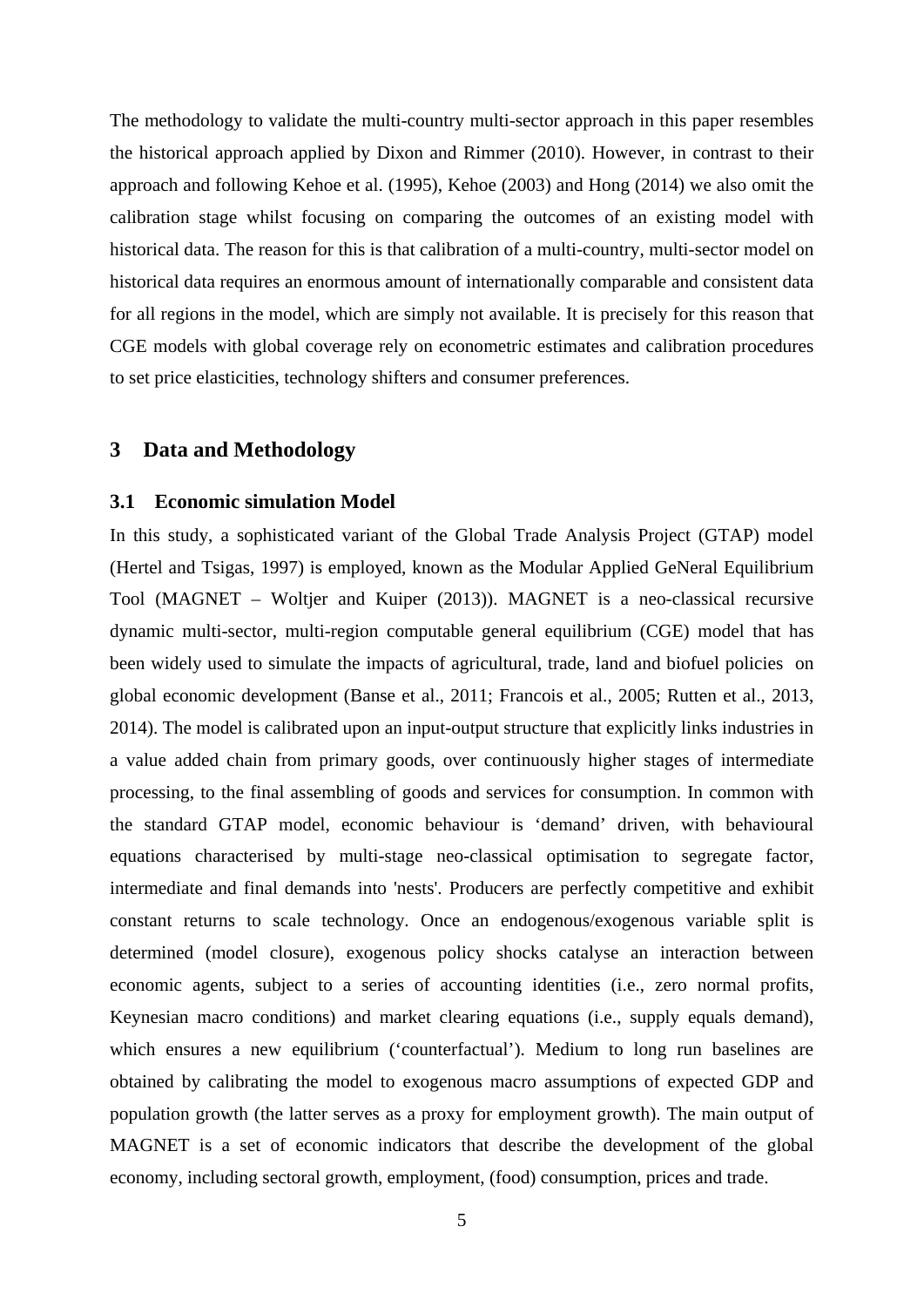The simulation model is calibrated to an associated GTAP database replete with information on national economic accounts, gross bilateral trade flows, associated transport costs and trade protection data. For the validation exercise version six of the GTAP global database was employed, encompassing 87 regions, 57 commodities and benchmarked to 2001 (Dimaranan, 2006). This version was favoured because it covers a relative large number of countries and starts from a point in time (i.e. 2001) considered sufficient to carry out a validation based on historical observations. The database was aggregated to 38 regions – 30 of which correspond to the countries for which we have validation data (see below) and 8 aggregate regions (e.g. Latin America, Africa and Asia) for which there is no historical information. The sectors were aggregated to 22 sectors to match up with the historical data (see below).

### **3.2 Model validation statistics**

In contrast to the economic literature, in the biophysical literature there are many validation studies of hydrological (Legates and McCabe, 1999), crop (Yang et al., 2014) and climate models (Reichler and Kim, 2008). A number of evaluation statistics have been developed that are commonly applied to evaluate and compare the 'goodness-of-fit' of such models. These can equally be applied to validate and compare the results of economic models with actual information on economic variables. Wilmott et al. (1981; 1985) provide overviews of the various statistics that are commonly used in the literature to measure simulation error (i.e. the difference between model simulation results and actual observations). Conventional measures such as the root mean squared error, Pierson's correlation coefficient and the coefficient of determination  $(R^2)$ , are still regularly used for model validation. Nonetheless, it has been argued that they are poor measures of model performance because they are oversensitive to extreme values (outliers) and are insensitive to additive and proportional differences between simulated values and observations (Legates and McCabe, 1999; Willmott, 1982). For this reason a number of additional measures have been developed in the literature that are commonly used in model validation exercises.

The *mean absolute error (mae)* is the average absolute difference between the simulated (*S*) and observed (*O*) value for each observation (*i*) and can be written as:

$$
_{mae} = \frac{1}{N} \sum_{i=1}^{N} |S_i - O_i|
$$
 (1)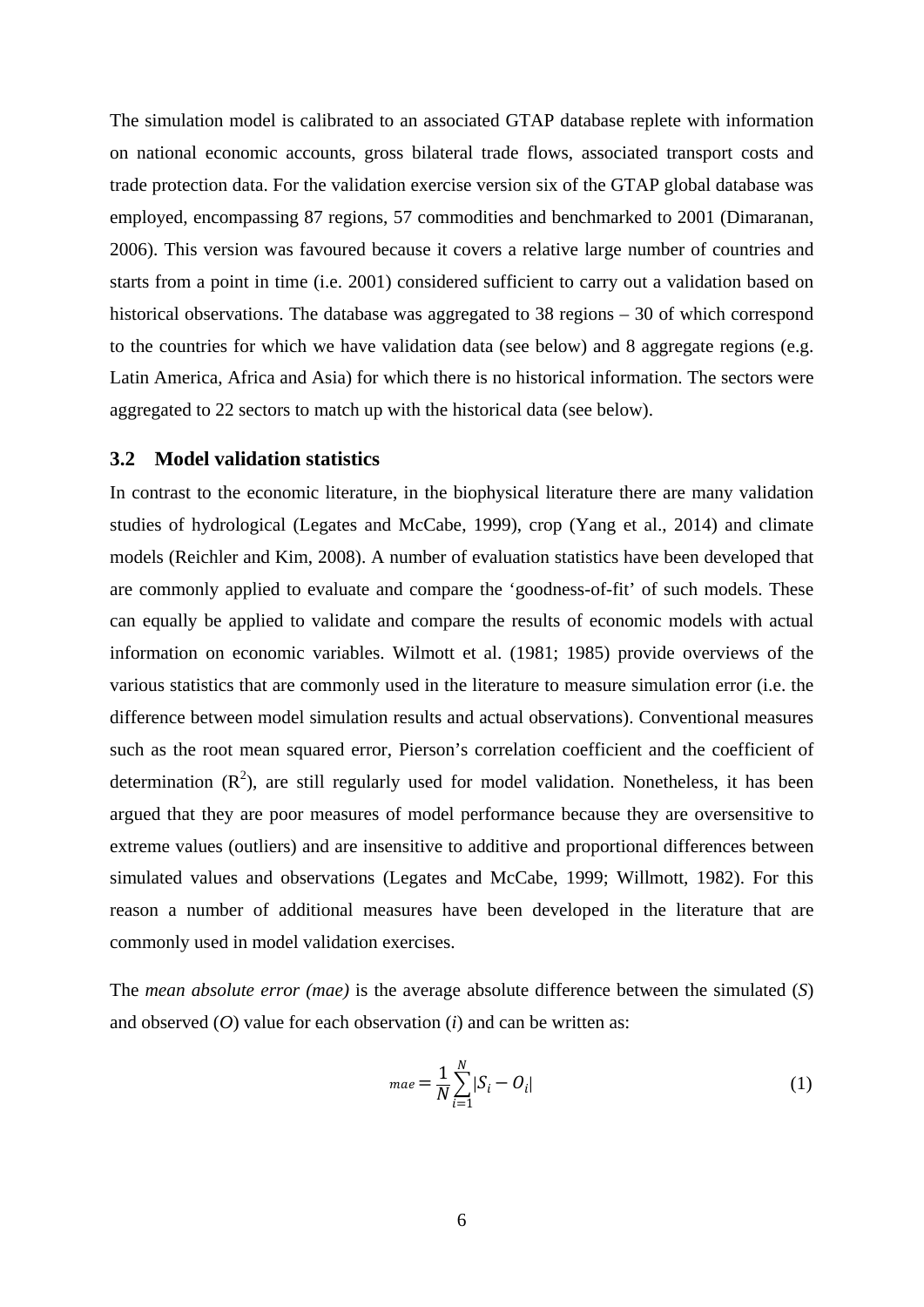The mae is a dimensioned measure, which ranges from 0 to infinity, and therefore cannot easily be used to compare across different models and datasets. To accommodate this issue two dimensionless measures are proposed in the literature. First, the *modified index of agreement (md),* developed by Wilmott et al. (1985), which is defined as:

$$
md = 1 - \frac{\sum_{i=1}^{N} |S_i - O_i|}{\sum_{i=1}^{N} (|S_i - \overline{O}| + |O_i - \overline{O}|)}
$$
(2)

The denominator in the equation – the sum of the absolute distance from the simulated value to the observed mean value  $(\overline{0})$  to the observed value – is a measure of the 'potential error', which represents the largest value that  $|S_i - O_i|$  can reach for each model simulationobservation pair. For this reason, the *md* always lies between 0 and 1, with higher values indicating a better correspondence between model results and observations. Second, the *modified Nash-Sutcliffe efficiency (mNSE),* also sometimes referred to as the *coefficient of efficiency* or *modelling efficiency*, was developed by Legates and McCabe (1999) but based on earlier work by Nash and Sutcliffe (1970):

$$
mNSE = 1 - \frac{\sum_{i=1}^{N} |S_i - O_i|}{\sum_{i=1}^{N} |O_i - \overline{O}|}
$$
\n(3)

The mNSE ranges from minus infinity to 1, with higher values pointing at a better agreement between model results and observations. The mNSE is particularly advantageous since it compares if the simulated value is a better predictor than the observed mean value. If the mNSE becomes 0, the observed mean is as good a predictor as the model because the absolute distance between simulation-observation and observation-mean observation are the same. If the mNSE is negative the observed mean is a better predictor than the model.

#### **3.3 Validation data and approach**

To validate the model results, we constructed a database that contains historical observations for 30 countries marked in colour in Figure 1. For European countries (and several OECD countries), the EU KLEMS growth and productivity accounts database produced by the Groningen Growth and Development Centre (O'Mahony and Timmer, 2009) is employed. The EU KLEMS data includes indicators for economic growth, productivity, employment creation, capital formation and technological change at the detailed sector level for the period 1970-2007. Additional information for Canada, China, Japan, India and Russia is taken from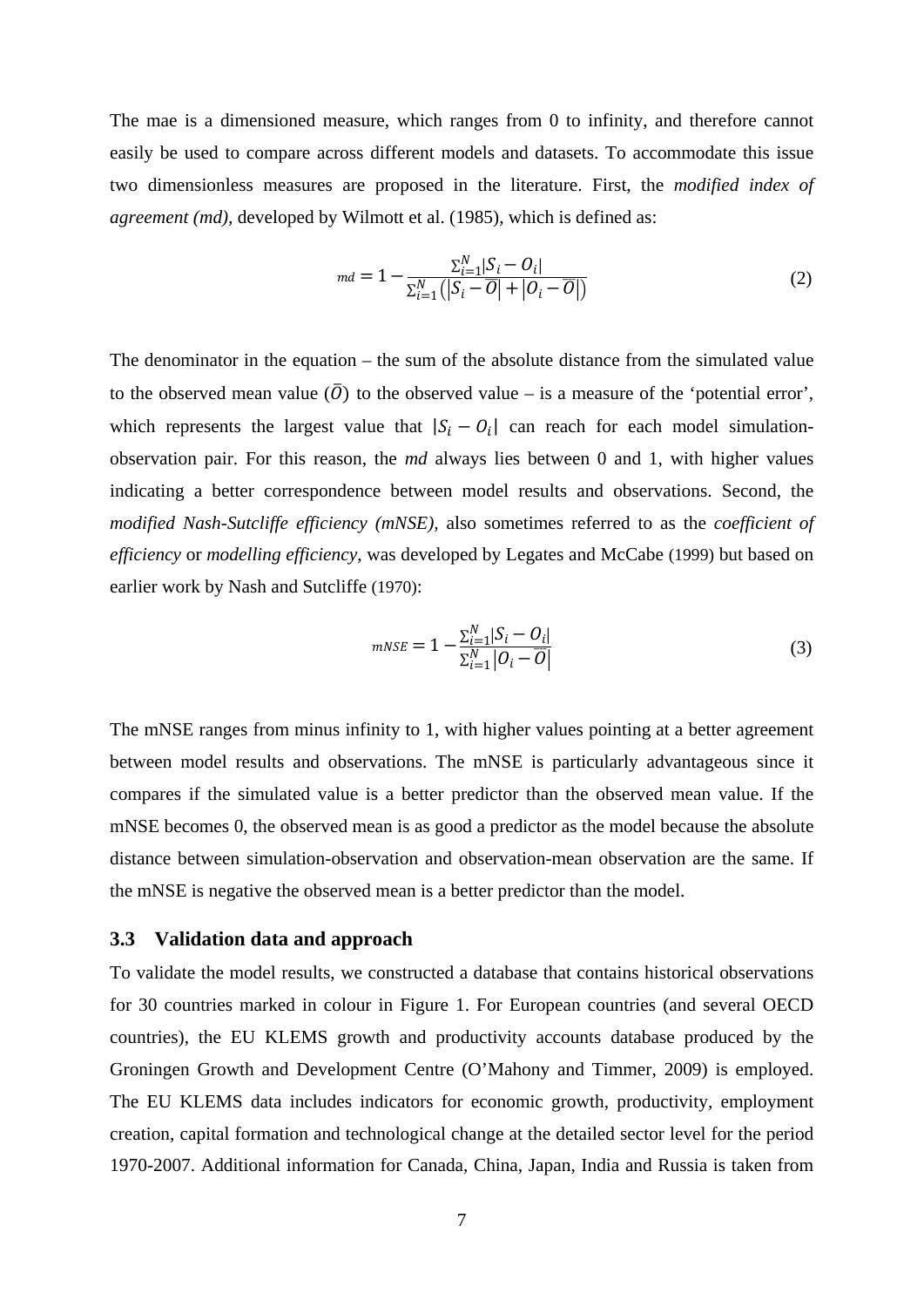the WORLD KLEMS database (www.worldklems.net), which provides comparable data. To generate a sectoral concordance between the GTAP and KLEMS datasets, we grouped the GTAP data into 22 activities (see Annex A). The database includes the largest economies in the world as well as the most important emerging economies (Russia, China and India). We are therefore able to validate the extent to which our model is able to simulate the world economy at large. Unfortunately, there is no detailed sectoral historical data available for neither the developing countries, nor for Africa and Latin America.

#### **Figure 1: Country coverage**



To keep the analysis tractable and similar to Dixon and Rimmer (2010), the validation exercise focuses on developments in sectoral output (in constant prices). This is a key indicator in CGE analysis when assessing the implications of policy shocks relating to trade, agricultural policy and biofuels.

To project the model towards 2007, we use historical information on GDP and population growth for the period 2001-2007. In order to ensure consistency at the macro-level, developments in GDP (total value added) and total labour growth are taken from our historical database for our 30 target countries. For all other regions in MAGNET, data for the macro-drivers is taken from the World Development Indicators (WDI) database (http://data.worldbank.org/data-catalog/world-development-indicators). Finally, we compare and analyse the differences in sectoral output growth from MAGNET and the historical observations using the validation statistics described above as well as a regression analysis.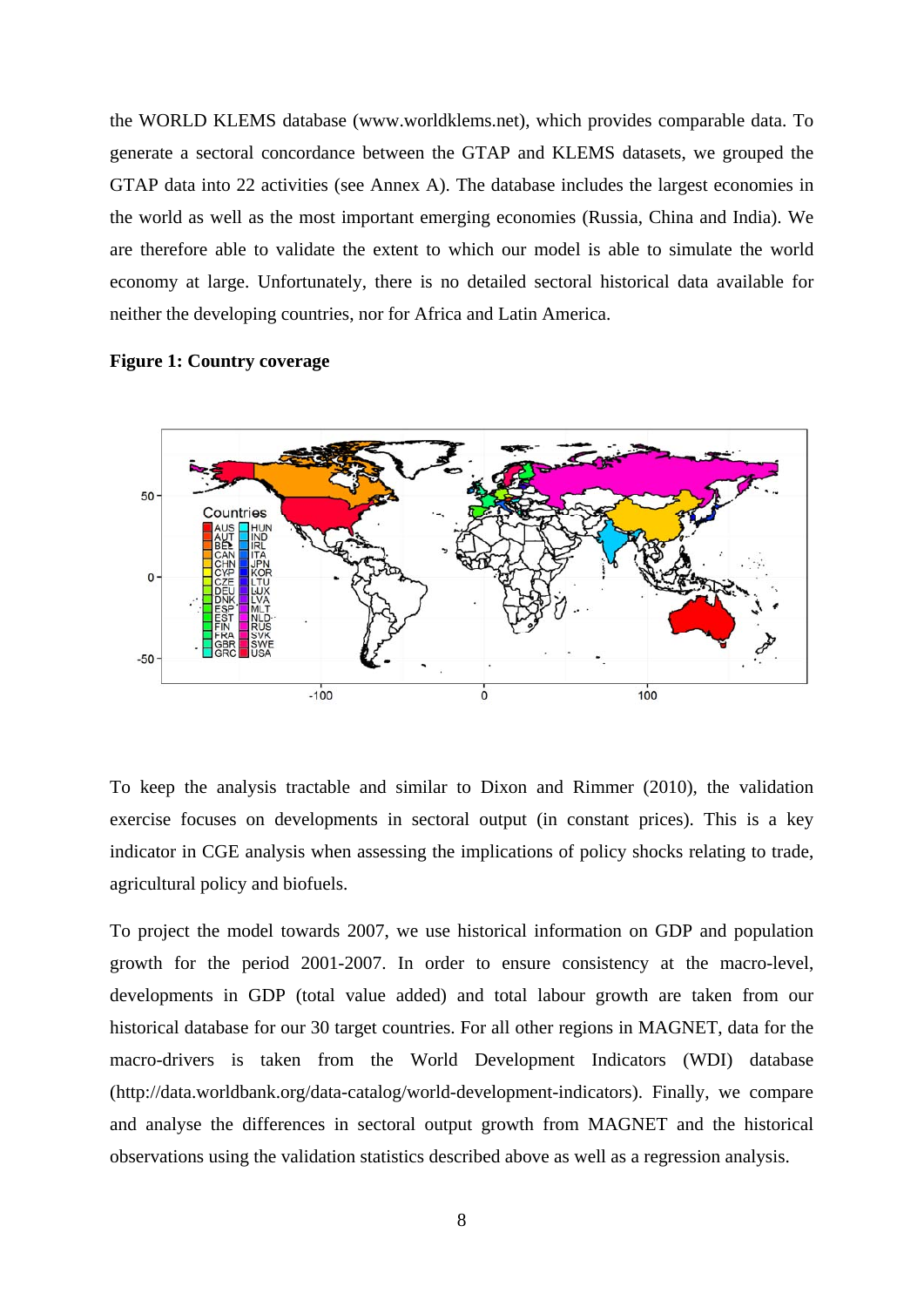# **4 Results**

#### **4.1 Model validation statistics**

Figure 2a compares the observed historical sectoral output growth rates with those of the model simulation. The figure also includes the 45 degree line which indicates a perfect fit and a simple linear regression between observed and simulated values. The figure shows that for growth rates between approximately 0% and 25%, model outcomes and observations are located around the 45 degree line, suggesting a reasonable fit. It seems that the model is not able to deal adequately with the extreme growth rates. For example, several sectors exhibited negative growth between 2001 and 2007, while the model projects (relative low) positive growth rates. In fact, only in 9 cases does the model produce a negative rate of growth. Similarly, a number of sectors exhibit considerable expansion over the studied period, sometimes reaching more than 200 percent, whereas the model only presents growth rates of over 100 per cent for a few sectors. The consistent bias between the simulated and observed growth rates is illustrated by the regression line which has a slope of more than one.





Note: A small number of values larger than 250% are not depicted. The dotted lines represent the sample averages. The blue line represents an ordinary least squares (OLS) between simulated (model and trend extrapolation) and historically observed growth rates at the sector level.

Similar to Dixon and Rimmer (2010), Figure 2b provides a comparison between observed growth rates and the extrapolation of the historical trend on the basis of all available historical data up to and including the base year 2001, using a linear regression of output (in log) on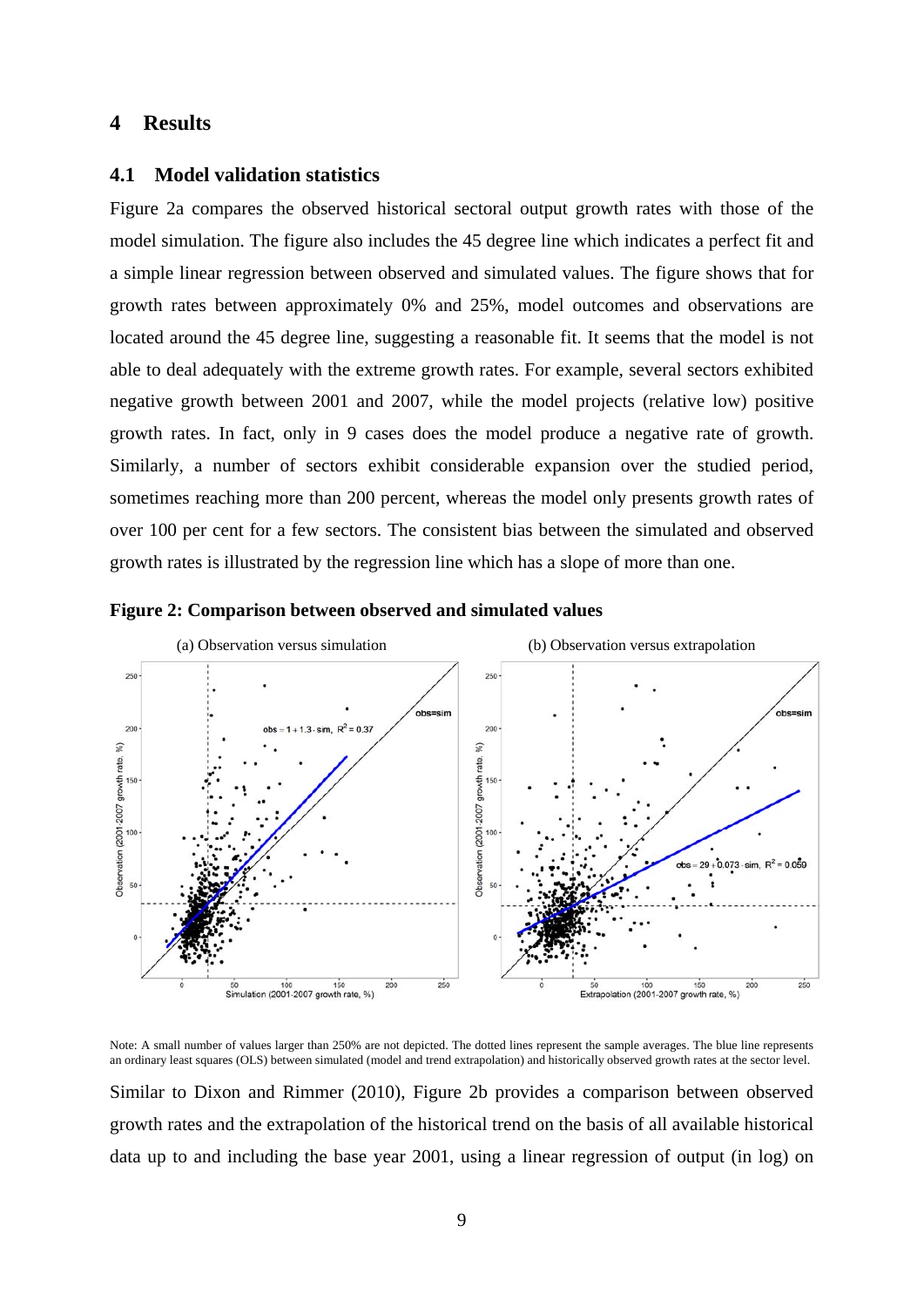time – the most simple approach for making projections when no more information is available.<sup>1</sup> The figure and regression clearly demonstrate that past growth rates are a very poor indicator of future growth, confirming the need to use models or other advanced approaches to make forward projections.

Table 1 presents the various model validation statistics that are explained above for both the comparison between observed and simulated values, and observed and extrapolated values. For reference, two conventional validation statistics are added (the root mean squared error (rmse) and the  $R^2$ ). In line with Figure 1, all statistics reveal that the model results are superior to trend extrapolation when projecting actual observations. This is confirmed by a t-test, using bootstrapped standard errors, which shows that the validation statistics for model simulation are statistically different from those for the extrapolation. The mae for the model results is 24% while, with 44%, it is more than double for the trend extrapolation, which is very similar to the results of Dixon and Rimmer (2010). Similarly, the md and mNSE are much higher for the simulated values. Nonetheless, both indicators suggest that the model fit is far from perfect. The md is only 0.54, so only halfway between a very poor and a very good fit; whilst the nME is 0.26, which although far from a perfect score of 1, it is still better than the simple average (value of 0 or lower).

| Name                         | Observed | Simulation | Extrapolation | t-test for (in)equality |
|------------------------------|----------|------------|---------------|-------------------------|
| Summary statistics           |          |            |               |                         |
| Mean growth $(\%)$           | 33       | 25         | 48            |                         |
| Standard deviation of growth | 49       | 24         | 164           |                         |
| Validation statistics        |          |            |               |                         |
| mae $(\% )$                  | -        | $24***$    | 44***         | ***                     |
| md                           |          | $0.54***$  | $0.42***$     | ***                     |
| mNSE                         |          | $0.26***$  | $-0.38***$    | ***                     |
| rmse                         | -        | $40***$    | $157***$      | ***                     |
| $R^2$                        |          | $0.37***$  | $0.06***$     | ***                     |

1

Note: Validation statistics are based on a comparison with the observed growth rates. All statistics are based on a bootstrap of 5000 replicates. \*\*\* indicates that the validation statistic is statistically different from zero or, in case of the t-test, that the means of the validation statistic for the simulation and extrapolation are not equal, both at the 1% level.

So far, we have only validated overall model performance, looking at observations for all sectors and countries simultaneously. However, CGE models are often used to assess the future growth of a selection of sectors or regions. It is therefore interesting to evaluate the model performance at a more disaggregated level. The boxplots in Figures 3 and 4 present the median absolute error and its distribution within countries and across sectors, respectively.

<sup>&</sup>lt;sup>1</sup> Historical data availability differs per country. The first year data is available differs between 1970 and 1995. The trend extrapolation is based on all available data up to and including 2001.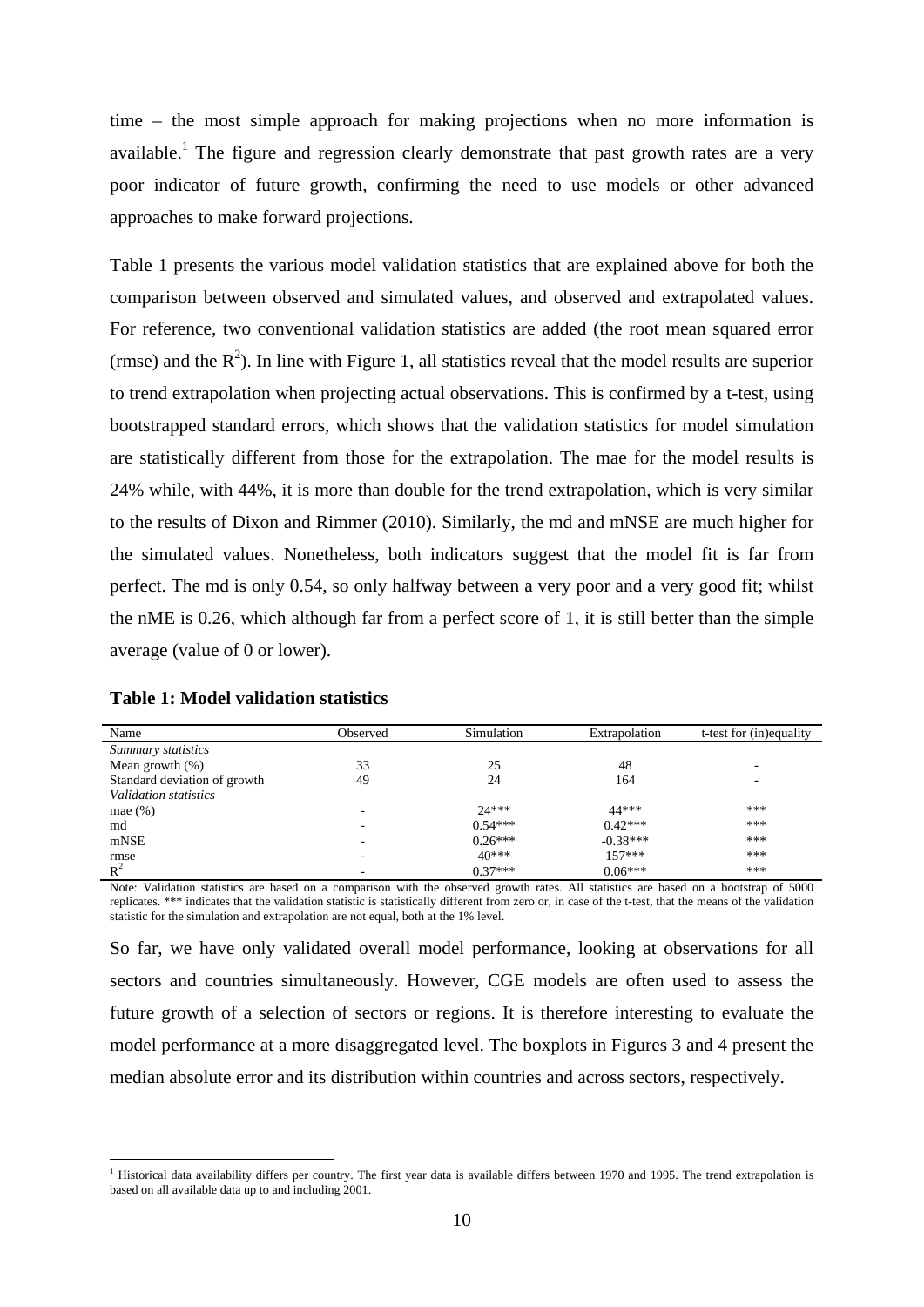

**Figure 3: Distribution of absolute error by country** 

Note: Countries ranked by median absolute error.



**Figure 4: Distribution of absolute error by sector** 

Note: Sectors ranked by median absolute error.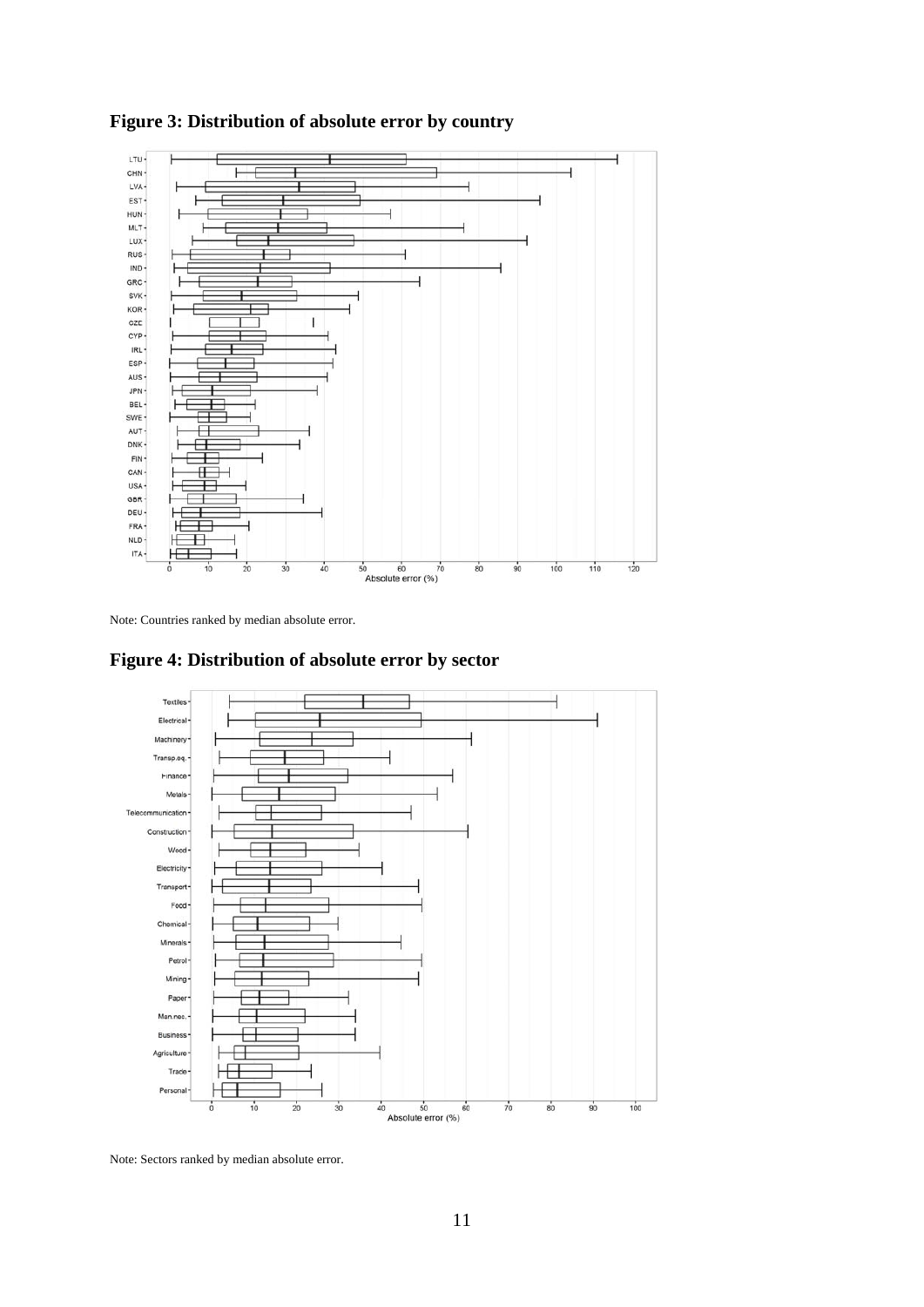Both figures clearly show considerable differences in the absolute error across countries and sectors. For about 10 countries the model fit is relatively good with a median absolute error of around 10% and quartiles between 0% and 20%, while for the rest of the countries the dispersion around the median is much higher. In particular the results for Estonia, Lithuania and China are very poor. A similar pattern is observed at the sectoral level although the differences between sectors are somewhat smaller while the spread around the median is larger. For the personal and trade sector, the model projections are relatively good as indicated by a low median absolute error and quartile range between 0% and 20%, while the electrical and textiles sectors exhibit large median absolute error and variance.

#### **4.2 Towards explaining the simulation error**

#### **4.2.1 Potential causes**

1

An examination of the results shows a degree of error between the model simulation and the historical trends. A number of causes might be responsible for the deviation between model results and actual data.

Firstly, it is clear that mathematical market models are not equipped to predict unforeseen economic shocks (i.e. oil price hikes, financial crisis, conflict zones and trade embargoes) at the national and sector level or indeed anticipate the variance of sectoral performance indicators (e.g., output) in regions which surpass (e.g., China), or fall short, of forecasted expectations.<sup>2</sup> Moreover, it is well-known that developing countries exhibit more volatile growth patterns than advanced countries because of domestic social conflict and weak institutions (Pritchett, 2000; Rand and Tarp, 2002; Hausmann et al., 2005) or, in the case of small countries, due to volatility in their terms of trade (Easterly and Kraay, 2000; Guillaumont, 2010). We therefore expect to find a positive correlation between the simulation error and income per capita and a negative relationship with the size of the economy.

Secondly, in the search for greater credibility, great lengths have been taken within the CGE literature to more adequately capture the 'real world' functioning of market interventions and rigidities in the areas of (*inter alia*) agricultural policy (Boulanger and Philippidis, 2015), climate change (Antimiani et al., 2015), bioenergy markets (Banse et al., 2011), and firm heterogeneity (Waschik, 2015). On the other hand, the computational cost and additional data

<sup>&</sup>lt;sup>2</sup> Note that we calibrate the model using observed historical macro data. Simulation error in our exercise is therefore not caused by poor macro-level projections. Nonetheless, CGE models are built on input-output tables that represent the structure of the economy and assume perfect market conditions. If economic shocks cause structural change or market distortions, this will result in simulation error even if the model is calibrated on observed macro projections.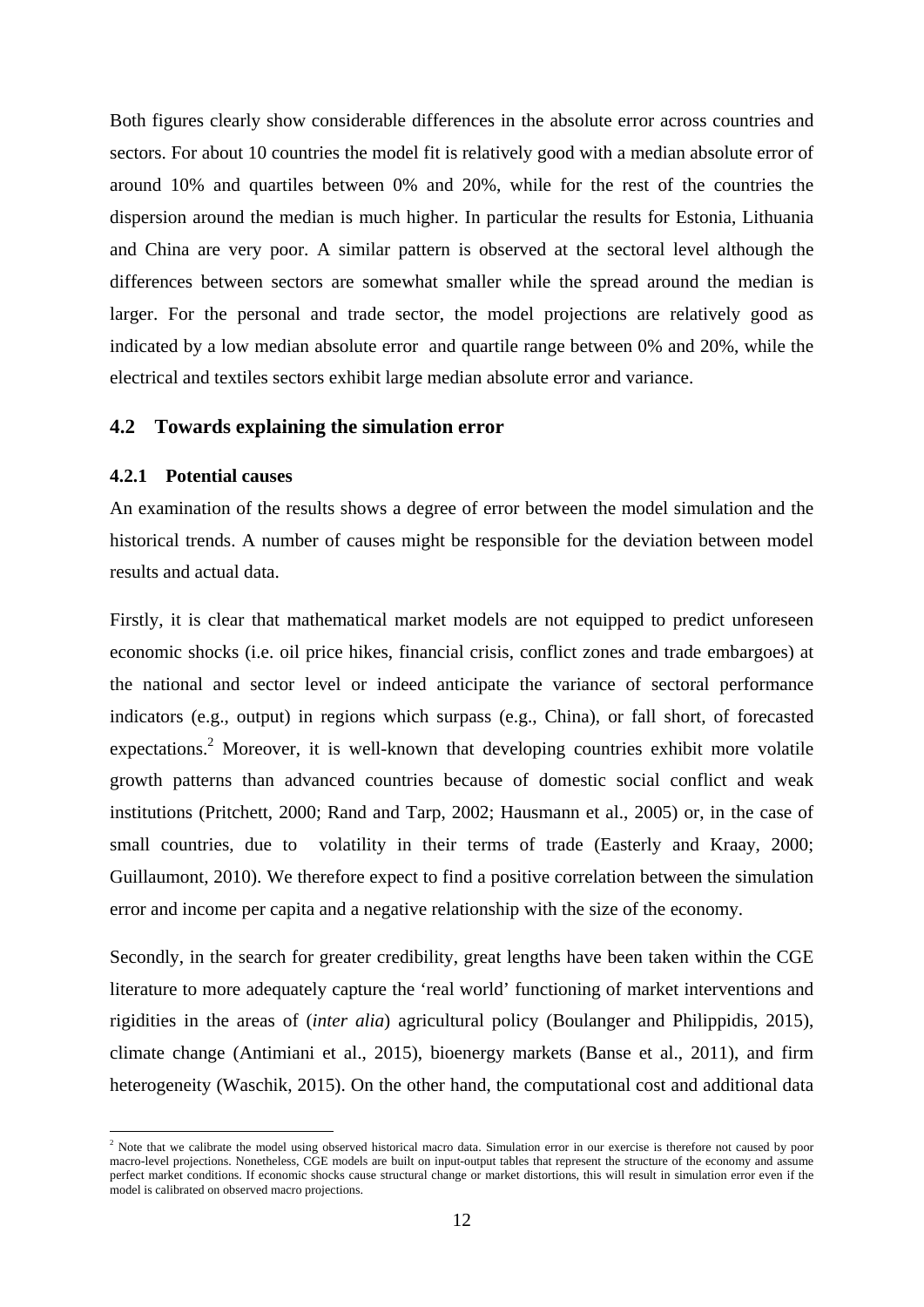demands often required to support state-of the-art modelling is high. As a consequence, simulation error will always exist within global CGE models owing to untreated policy interventions (Baldos and Hertel, 2013), or indeed, a failure to explicitly treat complex collusive (i.e. oil cartels) or geo-political (i.e., import bans) strategic behaviour which characterises real world markets.

Thirdly, whilst the 'nesting' complexity of technical constraints in CGE models in response to price changes has improved significantly, sectoral technological change is still typically reliant on a top-down *ad hoc* assignment of growth rates (either uniform or weighted). This approach, although flexible, makes the strong assumption that 'relative' technological progress across industries remains fixed, and therefore does not allow for rapid start-ups (i.e., silicon valley) and boom and bust cycles that characterise capital intensive sectors such as the paper (Dijk van, 2003) and steel industry (Gallet, 1997). In addition, in our specific modelling exercise Hicks-neutrality has been assumed, adding another structural bias in that there is no margin for input or factor saving technological changes. For example, the increased capitalisation in manufacturing (e.g., car construction) is not treated within the analysis.

A fourth factor is the total absence of money markets, where speculative financial considerations and absolute price levels (i.e., inflation) can have marked impacts on decision making behaviour, economy-wide expectations and macroeconomic policy. This general observation gives rise to the treatment of investment expectations in global CGE (e.g. Lakatos and Walmsley, 2012). Whilst undoubtedly a step in the right direction from the 'static' approach, the recursive dynamic treatment typically found in global CGE characterisations assumes that investment decisions are solely based on past and current experience, whilst there is relatively little attention paid to future expectations or the perception of risk, which are central to real world agent behaviour.

A final area of bias is due to the underlying data sources employed. It is certainly true that the GTAP database is unprecedented in terms of its coverage of sectors and regions. Notwithstanding, to keep this dataset relevant requires relatively up to date national inputoutput (IO) tables, either from national statistical offices, or contributed by researchers within the GTAP network. The inevitable result is that the technical coefficients for some regions exhibit bias owing to different levels of rigour in terms of data construction, sectoral coverage and availability of benchmark years, which could be exacerbated when implementing medium to long run baselines. A related point is the parameterisation of CGE models, where the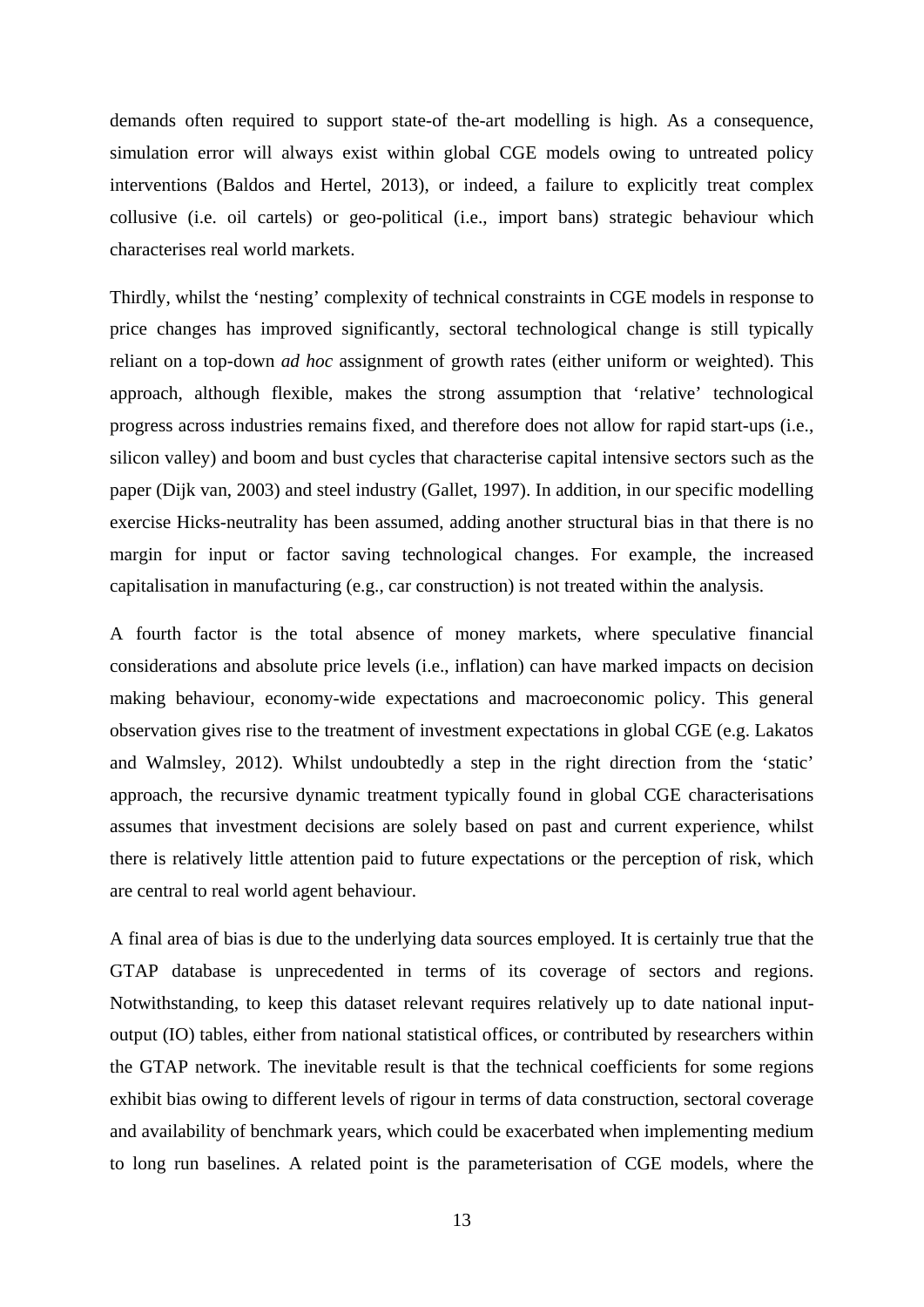response of agents to price changes is conditioned by invariant elasticities of substitution which either reflect current 'expert judgement' or are estimated from a specific time series dataset. In either case, such behavioural parameters are deemed less representative as one projects further into the future. Apart from the GTAP database and model parameters, there also might be errors in the construction of the historical data, which, for some sectors and countries, also need a number of assumptions and interpolations (Timmer et al., 2007).

#### **4.2.2 Country-sector case studies**

To better understand the bias between model simulation and historical data, we start by analysing the historical growth pattern and simulated growth rates of observations with the largest absolute error. We visually inspected all 30 sector-country combinations with an absolute error of more than two standard deviations from the mean and selected four cases that present distinct but typical examples of industrial growth. Figure 5 presents historical growth rate and simulated growth rate for the four country-sector case studies, expressed as an index number (2001=100). For comparison, we also included the same output-time trend extrapolation that is presented in Figure 2b and Table 1.

The Figure shows that the model is not able to anticipate the extreme growth of the Electricity sector in China (CHN-Electricity) that occurred after 2001. The growth acceleration was also much higher than the exponential trend growth predicted by the trend extrapolation line, which result in an equally poor fit. This pattern is typical for several Chinese sectors, explaining the large absolute error for China in Figure 3.

The paper sector in Ireland (IRL-paper) is an example of volatile industrial growth, characterised by a cyclical pattern of boom and bust. Both the model and the trend extrapolation are not able to capture the volatile industry dynamics.

The chemical sector in Lithuania (LTU-Chemical) and the transport equipment sector in Slovakia (SVN-Transport.eq.) are examples of industrial development in small Eastern European countries that experienced structural change following accession to the European Union (Crespo and Fontoura, 2007). It seems that for this group of countries (also including Estonia, Latvia and Hungary – Figure 3), our model is performing poorly. The chemical sector in Lithuania exhibits a growth explosion starting from 2005, which is not anticipated by the model and is higher than the projected exponential growth rate. The transport equipment sector in Slovenia shows a more or less linear growth pattern, which is underestimated by the model and overestimated by the trend extrapolation.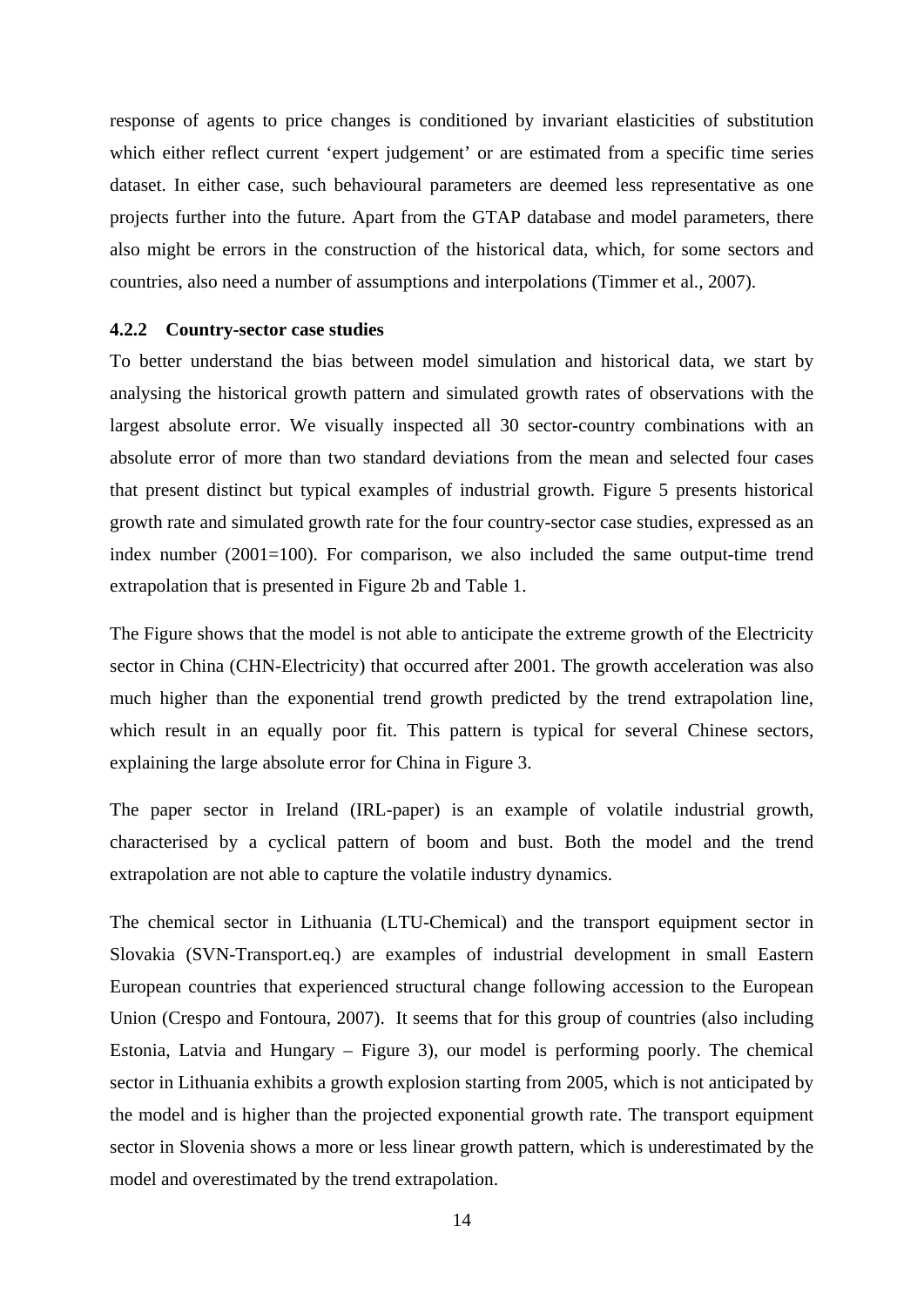

**Figure 5: Case-studies** 

Note: Model base year is 2001. Extrapolation for the period 2001-2007 based on all available data before and including base year 2001. Data availability differs per country.

#### **4.2.3 Multi-level analysis**

In this section, we explore the potential causes of the simulation error described above by means of multi-level analysis. The multilevel regression model (also known as the random coefficient model, generalised linear mixed model (GLMM) and hierarchical model), is designed to analyse grouped and hierarchically structured (i.e. nested) data that are characterised by one single outcome variable, measured at the lowest level, and explanatory variables at all other levels (Hox, 2010; Snijders and Bosker, 2012). In contrast to OLS, it specifically accounts for the fact that observations which belong to the same group are more similar to each other (within group variance) than observations that belong to different groups (between group variance).

The multi-level model is particularly suited to analyse the simulation error (measured by the absolute error), which is determined by sector-level factors (e.g. technical change) as well as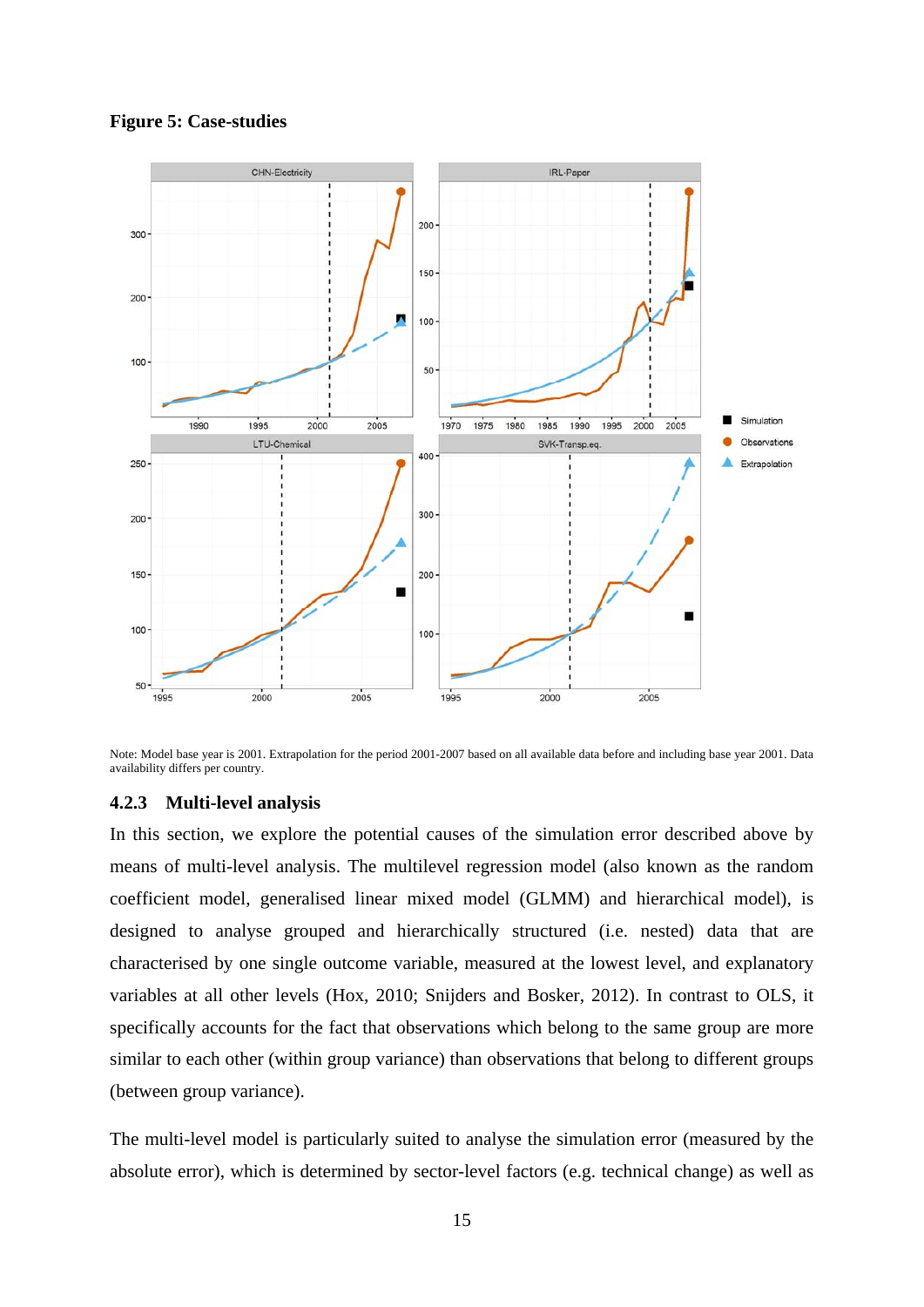country-level factors (e.g. national policies) that are expected to have an impact on the growth of all sectors. Multilevel modelling is extensively used in ecology (Zuur et al., 2009) and social and behavioural science (Tashakkori and Teddlie, 2003) and has also recently become popular in environmental and agricultural research (e.g. Reidsma et al., 2007; Neumann et al., 2011).

We applied the following multilevel regression model, which distinguishes two levels; the country (group) level (subscript *c*) and the sector (individual) level (subscript *s*):

$$
Y_{sc} = \beta_{0c} + \beta_{1c} X_{sc} + \beta_2 Z_c + U_{0c} + R_{sc}
$$
 (4)

The independent variable  $Y_{sc}$  is the absolute error. As the distribution of the absolute error is both truncated at zero and highly skewed towards lower values, we take the natural log to ensure a normal distribution.  $X_{sc}$  are the independent variables at the sector level and  $Z_c$  are independent variables at the country level.  $U_{0c}$  is the random error term at the country level and  $R_{sc}$  the random error term at the sector level. Both errors have a mean zero and are mutually independent. We estimate the regressions coefficients  $\beta_{0c}$ ,  $\beta_{1c}$  and  $\beta_{2c}$  using restricted maximum likelihood (REML) (McCulloch et al., 2001; Snijders and Bosker, 2012).

The model specification considers four macro- and three sectoral independent variables. The macro determinants are *GDP per capita* as a proxy for the development level of the country; *GDP* (in log) as an indicator for the size of the economy; *GDP* growth over the period 2001-2007 to proxy for (exceptional) rapid growth or decline of the economy; and to capture data quality, *IO age*, the age of the input-output table in our model measured by the difference between the reference year of the table and the base year. The sectoral variables are the size of the sector in the economy (*(Sector size* in log) measured as the share in total output; Labour productivity growth (*LP growth*), measured as the average growth rate for the period 2001-07 as a proxy for technical change; and *Volatility* measured as the standard deviation of the output growth.<sup>3</sup> Finally, dummies are added to capture sector specific characteristics that might cause simulation errors. Annex B presents information on data sources and descriptive statistics.

Table 2 presents the results of the analysis. For comparison, we also applied a fixed effects model and OLS. Similar to the multi-level model, the fixed effects model controls for group

<u>.</u>

<sup>&</sup>lt;sup>3</sup> This indicator is also frequently used to analyse macro-economic volatility (e.g. Malik and Temple, 2009).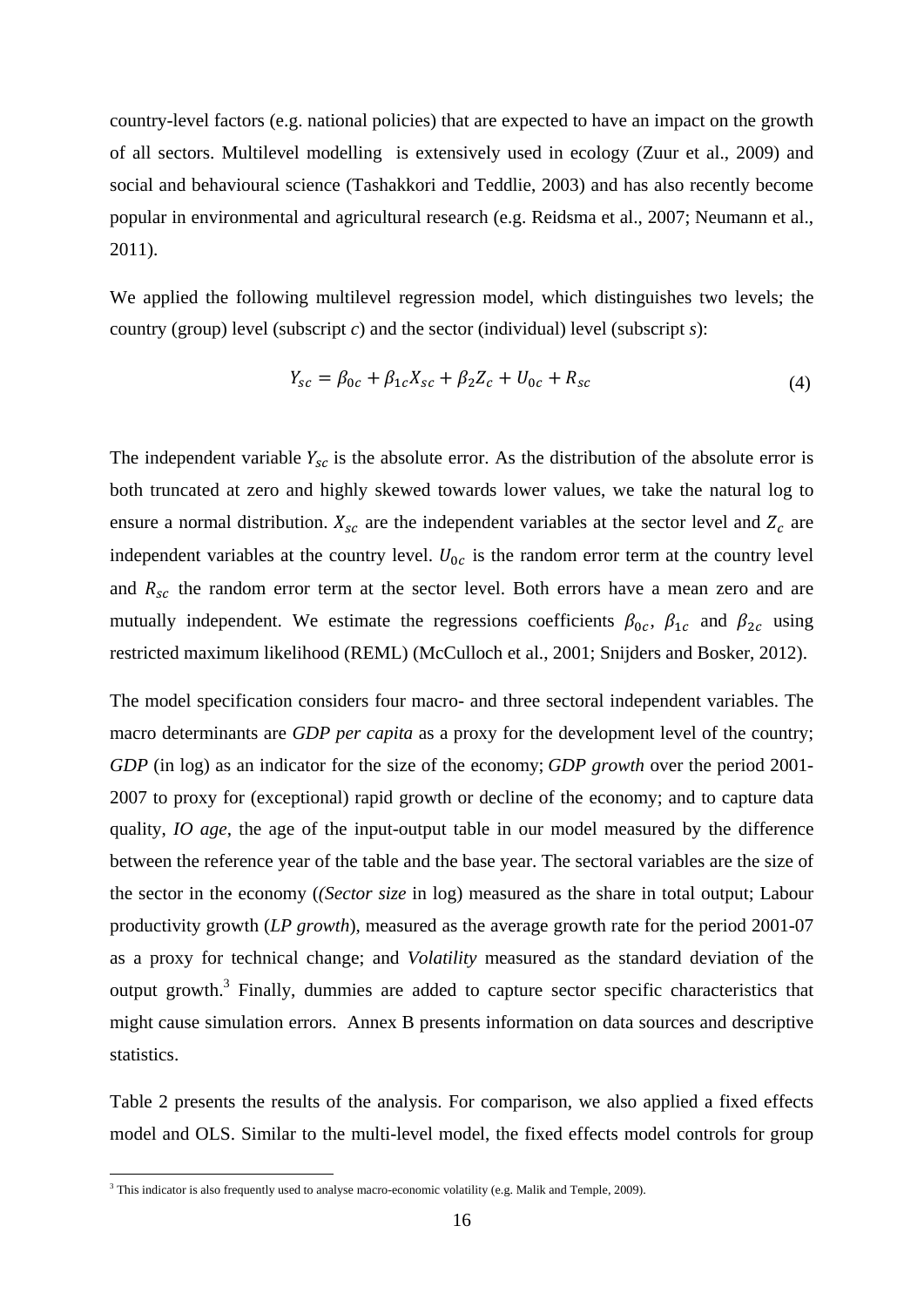effects but assuming they are non-random. A disadvantage of this approach is that all higher level determinants that are constant within groups are 'dropped' from the analysis, such as the macro-economic variables that are relevant for our analysis.

|                                                     | Dependent variable: ln(ae) |                                  |                                     |  |
|-----------------------------------------------------|----------------------------|----------------------------------|-------------------------------------|--|
|                                                     | <b>Multi-level</b>         | <b>Fixed</b>                     | <b>OLS</b>                          |  |
| Constant                                            | $2.400^{\degree}$          |                                  | $2.600***$                          |  |
| GDP per capita                                      | $-0.016$                   |                                  | $-0.016^*$                          |  |
| ln(GDP)                                             | $-0.039$                   |                                  | $-0.039$                            |  |
| GDP growth                                          | $0.008\overset{**}{ }$     |                                  | $0.010^{**}$                        |  |
| IO age                                              | 0.020                      |                                  | $0.020*$                            |  |
| In(Sector size)                                     | $-0.092**$                 | **<br>$-0.160$                   | $-0.150$ **                         |  |
| LP growth                                           | $0.060^\mathrm{***}$       | $0.049***$                       | $0.050^\mathrm{***}$                |  |
| Volatility                                          | $0.045***$                 | $0.037^{\ast\ast\ast}$           | $0.039^{***}$                       |  |
| Sector dummies                                      | N <sub>0</sub>             | Yes                              | Yes                                 |  |
| $var(\boldsymbol{U_{0c}})$                          | 0.03(2%)                   |                                  |                                     |  |
| $var(\mathbf{R}_{sc})$                              | 1.24 (98%)                 |                                  |                                     |  |
| $var(\boldsymbol{U}_{0c})+var(\boldsymbol{R}_{sc})$ | $1.27(100\%)$              |                                  |                                     |  |
| Observations                                        | 611                        | 611                              | 611                                 |  |
| $R^2$                                               |                            | 0.18                             | 0.32                                |  |
| Adjusted $R^2$                                      |                            | 0.17                             | 0.28                                |  |
| Log Likelihood                                      | $-960.000$                 |                                  |                                     |  |
| <b>AIC</b>                                          | 1,941.000                  |                                  |                                     |  |
| <b>BIC</b>                                          | 1,985.000                  |                                  |                                     |  |
| F Statistic                                         |                            | ***<br>$(df = 24; 559)$<br>5.300 | $(df = 28; 582)$<br>$9.700^{\circ}$ |  |

| Table 2: Multi-level, fixed effects and OLS analysis |
|------------------------------------------------------|
|------------------------------------------------------|

Note: \*p<0.1; \*\*p<0.05; \*\*\*p<0.01; IO age is missing for two countries and for some sectors historical information is missing resulting in a lower number of observations.

The findings are largely in line with our expectations. At the macro-level, the absolute error is significantly higher for low income and rapidly growing countries. Although the sign of *ln(GDP)* and *IO age* are in the right direction, we do not find a significant relationship for the size of the economy and the age of the input-output tables with respect to the absolute error. At the sector-level, we find that the simulation error is larger for small sectors with rapid technological change and volatile growth patterns. The multi-level model shows that only 2% of the variance of the absolute error is due to country level factors, while the remainder is related to sector-specific determinants. This indicates that the differences in the absolute error between sectors within a country are much larger than (average) differences between countries. Thus, sector specific factors, rather than country characteristics are the main cause of the absolute error.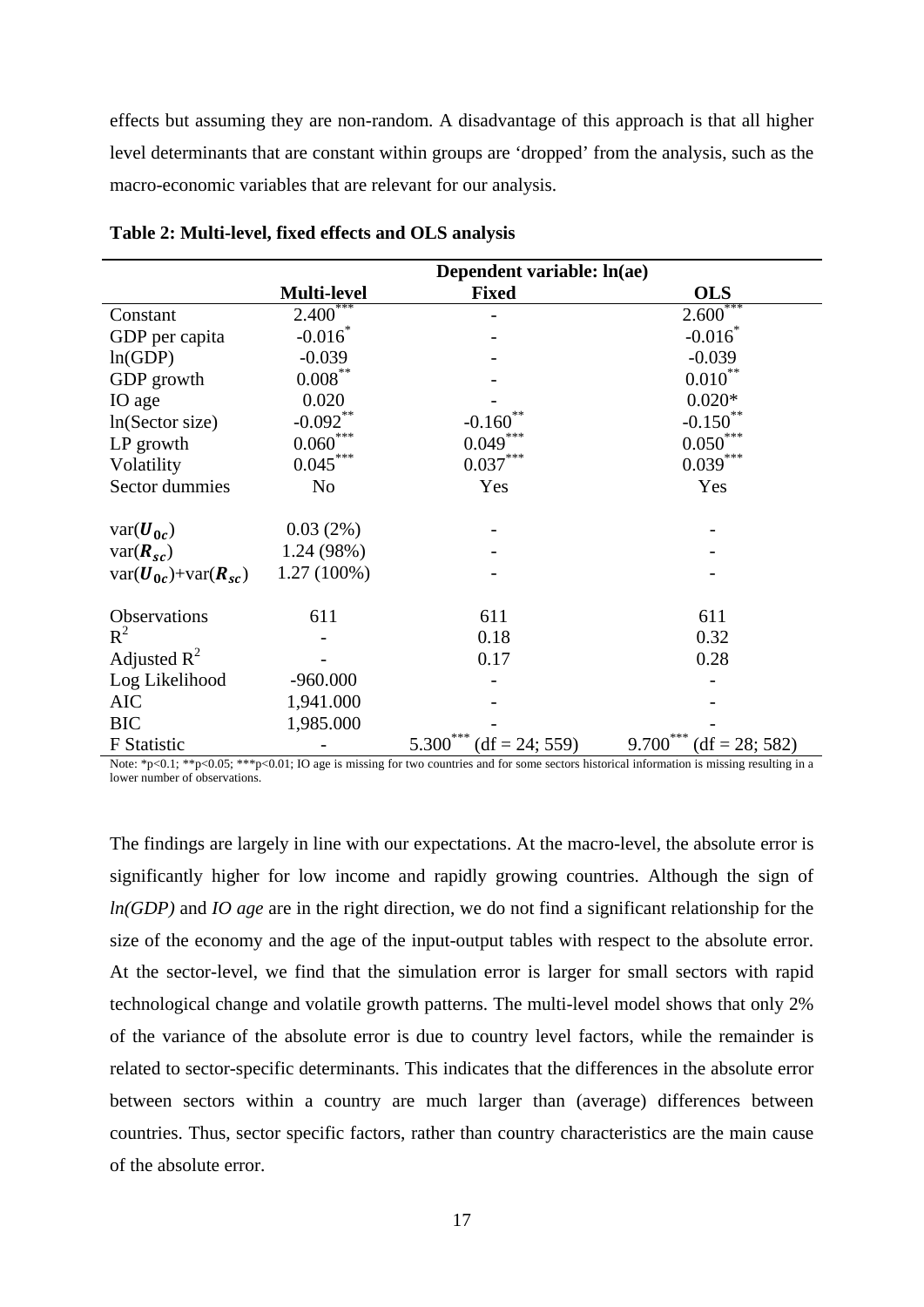The results are robust to model specification as all three models provide very similar results. Nonetheless, the model diagnostics (large share of (adj.)  $R^2$  of between 0.32 and 0.31) indicate that the models are only able to explain a relative small part of the simulation error. It is envisaged that model specific factors, as alluded to in section 4.2.1. (e.g., nest structures, behavioural parameters and market failures), and which are not treated explicitly in the statistical models, play a key role in explaining much of the remaining error.

#### **5 Conclusions**

The computable General Equilibrium (CGE) model has become a standard tool of choice for impact assessment and foresight studies for many policy and academic institutions. However, a clear validation procedure for these models is sorely lacking. In part, this is owed to a lack of clarity on the best systematic validation approach, whilst unlike single country CGE models which employ the historical approach when calibrating appropriate shocks for generating credible baselines (e.g., Dixon and Rimmer, 2010), the application of such an approach to global CGE models requires a level of data which is not available.

With this limitation in mind, the current approach does not attempt calibration, but rather focuses on developing a systematic methodological procedure for evaluating model performance using detailed macro and sectoral historical time series and a selection of recognised model validation statistics taken from the biophysical literature.

An appealing feature of this study is that the techniques employed could easily be generalised to compare different model frameworks, or different variants of a standard model representation (either resulting from different parametric choices, and/or different modelling assumptions). A limitation encountered, however, is that owing to scarcity of data, the analysis was restricted to developed countries and a selection of developing countries. Thus, to broaden the appeal of this approach, future resources would be required to provide a broader geographical panel of data to encompass lower income countries.

An underlying, and encouraging, result is that when comparing actual data observations of real sectoral output across 22 activities and 30 countries with simulation results, the simulation model is found to perform better than extrapolation from past trends due to its ability to capture the economic structure of the countries under consideration. This clearly vindicates the need to employ models for foresight studies.

18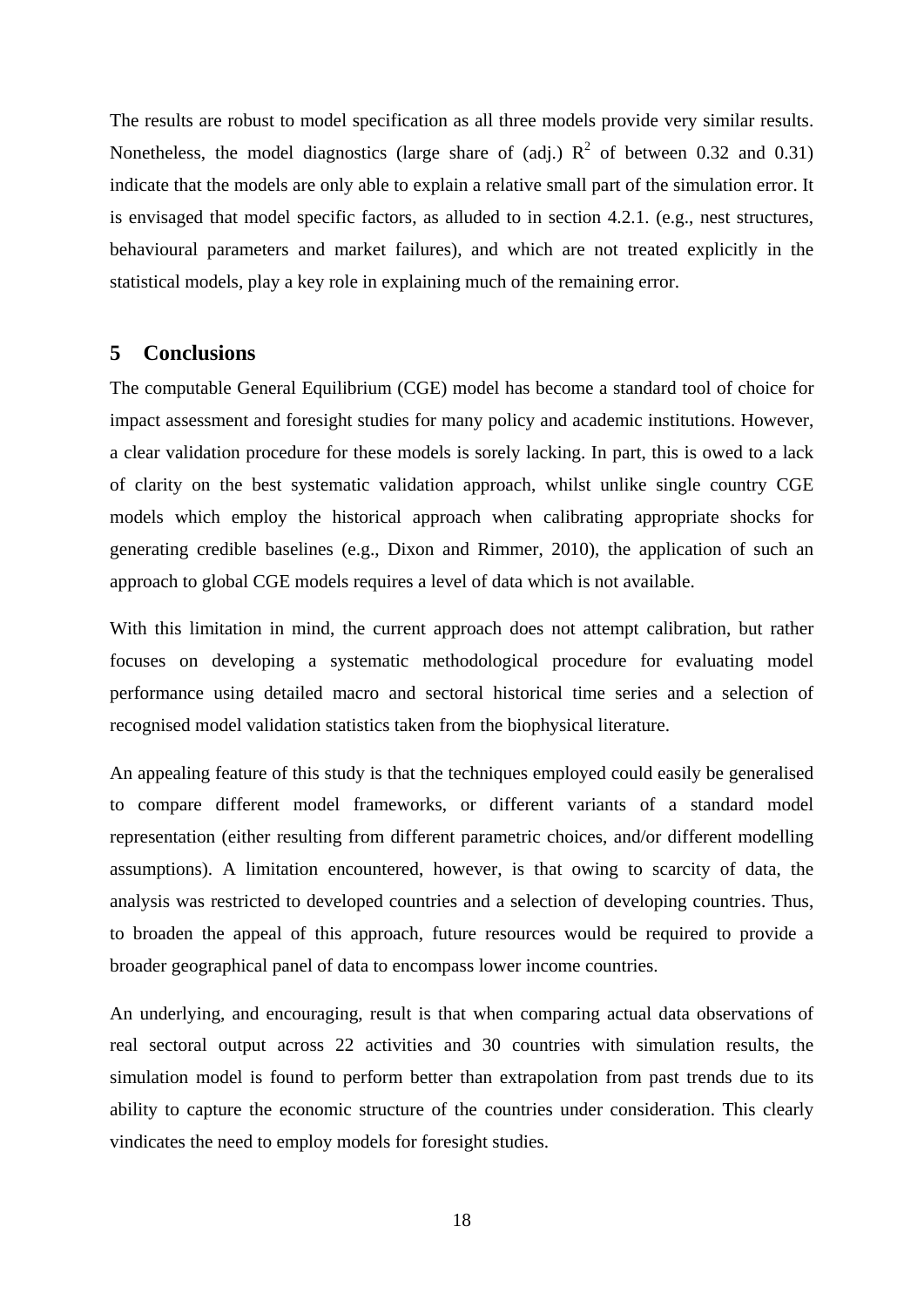There remain, however, significant differences between simulation outcomes and actual data. These differences can be attributed to a number of key factors. Firstly, CGE models do not capture the stochastics of unforeseen events (e.g., climatic, political etc.), the complexities of real markets and institutional arrangements and the nature of human behaviour under uncertainty. Moreover, bias inevitably arises because of imperfect data quality of input-output tables, large uncertainties about the right parametrization, the modelling of production structure and technological change, modelling of consumption dynamics and other uncertainties on the structure of the economy and parametrization.

Econometric tests examining sectoral and regional performance reveal a high degree of heterogeneity in simulation error. In particular, it is statistically observed that model predictions suffer in cases where economies have experienced rapid growth and the model subsequently fails to predict the disperse nature of the output trends. Another and even more important cause of the simulation error is the specificities inherent within individual sectors (i.e., size of the sector, rapid technical change and volatility) that are not captured adequately by the model. Unexplained errors are mainly related with sector specific factors in contrast with country characteristics.

In terms of future avenues of research, whilst there will always be data quality issues when servicing global modelling endeavours, the current paper presents statistical evidence on the need to keep this bias to a minimum. On the issue of sector specific simulation error, attempts to compensate, through a re-parameterisation of the model's behavioural elasticities (i.e., Valenzuela et al., 2007; Beckman et al., 2011) has had some degree of success. Finally, an alternative, and promising strand of literature, seeks to minimise this simulation error through improved total factor productivity (TFP) shocks (Kehoe, 2005), whilst more recent attempts (Hong et al., 2014; Smeets Kristkova et al., 2016) further enhance the treatment of (factor augmenting) technological change through endogenous links to research and development. These studies reveal tangible improvements in model fits, which if combined with the validation methodology outlined in this paper, could be generalised within a global CGE framework to greatly reduce simulation error.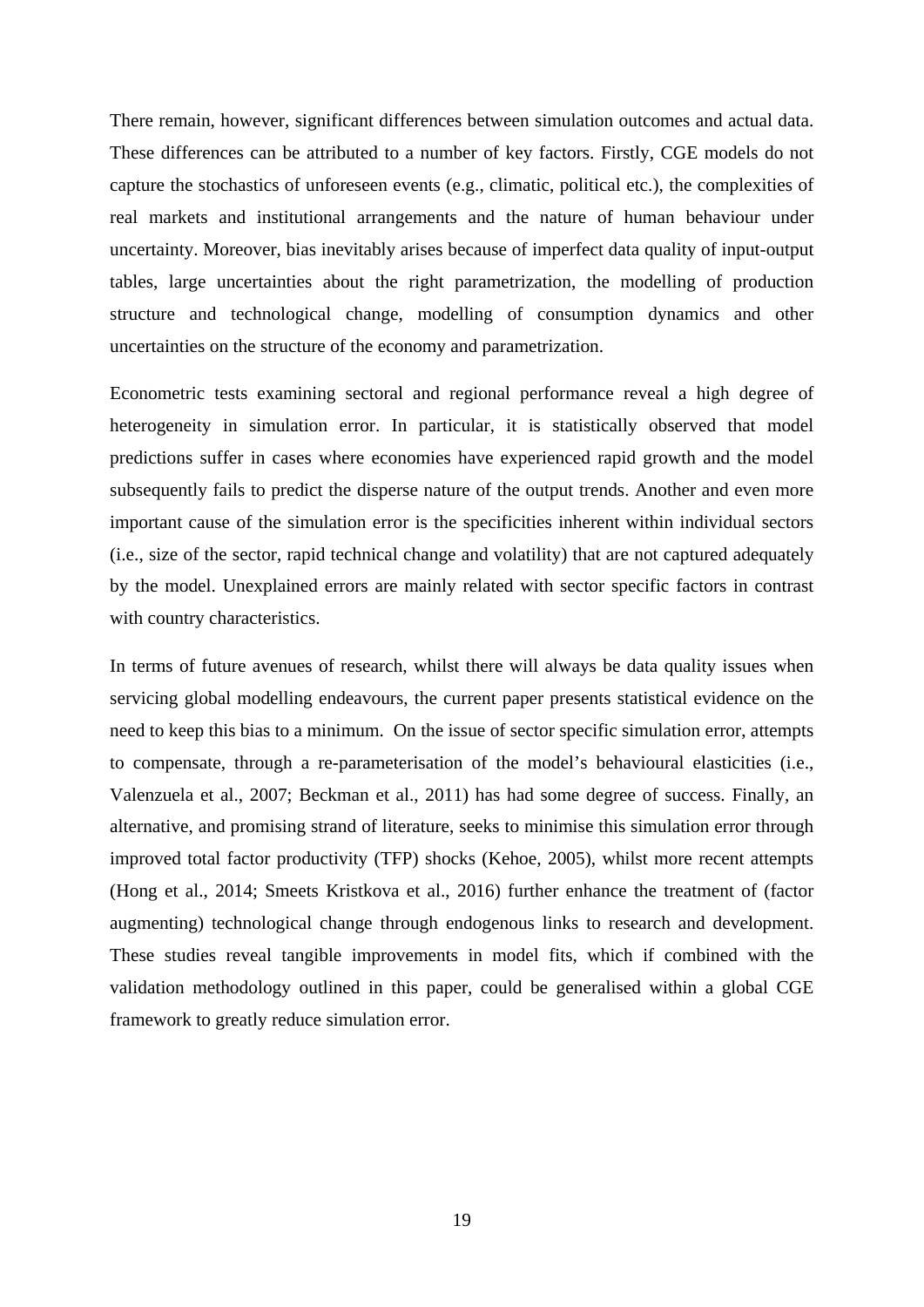#### **References**

- Antimiani, A., Costantini, V., Paglialunga, E., 2015. The sensitivity of climate-economy CGE models to energy-related elasticity parameters: Implications for climate policy design. Econ. Model. 51, 38–52. doi:10.1016/j.econmod.2015.07.015
- Bach, C.F., Frandsen, S.E., Jensen, H.G., 2000. Agricultural and Economy-Wide Effects of European Enlargement: Modelling the Common Agricultural Policy. J. Agric. Econ. 51, 162–180. doi:10.1111/j.1477-9552.2000.tb01221.x
- Baldos, U.L.C., Hertel, T.W., 2013. Looking back to move forward on model validation: insights from a global model of agricultural land use. Environ. Res. Lett. 8, 034024. doi:10.1088/1748-9326/8/3/034024
- Banse, M., van Meijl, H., Tabeau, A., Woltjer, G., Hellmann, F., Verburg, P.H., 2011. Impact of EU biofuel policies on world agricultural production and land use. Biomass Bioenergy 35, 2385–2390. doi:10.1016/j.biombioe.2010.09.001
- Beckman, J., Hertel, T., Tyner, W., 2011. Validating energy-oriented CGE models. Energy Econ. 33, 799–806. doi:10.1016/j.eneco.2011.01.005
- Blake, A., Sinclair, M.T., 2003. Tourism crisis management: US Response to September 11. Ann. Tour. Res. 30, 813–832. doi:10.1016/S0160-7383(03)00056-2
- Böhringer, C., Löschel, A., 2006. Promoting Renewable Energy in Europe: A Hybrid Computable General Equilibrium Approach. Energy J. 27, 135–150.
- Böhringer, C., Rutherford, T.F., 2010. The Costs of Compliance: A CGE Assessment of Canada's Policy Options under the Kyoto Protocol. World Econ. 33, 177–211. doi:10.1111/j.1467-9701.2009.01229.x
- Bonsch, M., Dietrich, J.P., Popp, A., Lotze-Campen, H., Stevanovic, M., 2013. Validation of land-use models, in: 16th Annual Conference on Global Economic Analysis (GTAP).
- Boulanger, P., Philippidis, G., 2015. The EU budget battle: Assessing the trade and welfare impacts of CAP budgetary reform. Food Policy 51, 119–130. doi:10.1016/j.foodpol.2015.01.004
- Crespo, N., Fontoura, M.P., 2007. Integration of CEECs into EU Market: Structural Change and Convergence. J. Common Mark. Stud. 45, 611–632. doi:10.1111/j.1468- 5965.2007.00726.x
- Dijk van, M., 2003. Industry Evolution in Developing Countries: the Indonesian Pulp and Paper Industry (Eindhoven Center for Innovation Studies (ECIS) working paper series No. 03.02). Eindhoven Center for Innovation Studies (ECIS).
- Dimaranan, B.V. (Ed.), 2006. Global Trade, Assistance, and Production: The GTAP 6 Data Base. Center for Global Trade Analysis, Purdue University.
- Dixon, P.B., Jorgenson, D.W., 2013. Chapter 1 Introduction, in: Dixon, P.B., Jorgenson, D.W. (Eds.), Handbook of Computable General Equilibrium Modeling, Handbook of Computable General Equilibrium Modeling SET, Vols. 1A and 1B. Elsevier, pp. 1– 22.
- Dixon, P.B., Rimmer, M.T., 2013. Chapter 19 Validation in Computable General Equilibrium Modeling, in: Dixon, P.B., Jorgenson, D.W. (Eds.), Handbook of Computable General Equilibrium Modeling. Elsevier, pp. 1271–1330.
- Dixon, P.B., Rimmer, M.T., 2010. Validating a Detailed, Dynamic CGE Model of the USA. Econ. Rec. 86, 22–34. doi:10.1111/j.1475-4932.2010.00656.x
- Easterly, W., Kraay, A., 2000. Small States, Small Problems? Income, Growth, and Volatility in Small States. World Dev. 28, 2013–2027. doi:10.1016/S0305-750X(00)00068-1
- Francois, J., Van Meijl, H., Van Tongeren, F., 2005. Trade liberalization in the Doha Development Round. Econ. Policy 20, 349–391. doi:10.1111/j.1468- 0327.2005.00141.x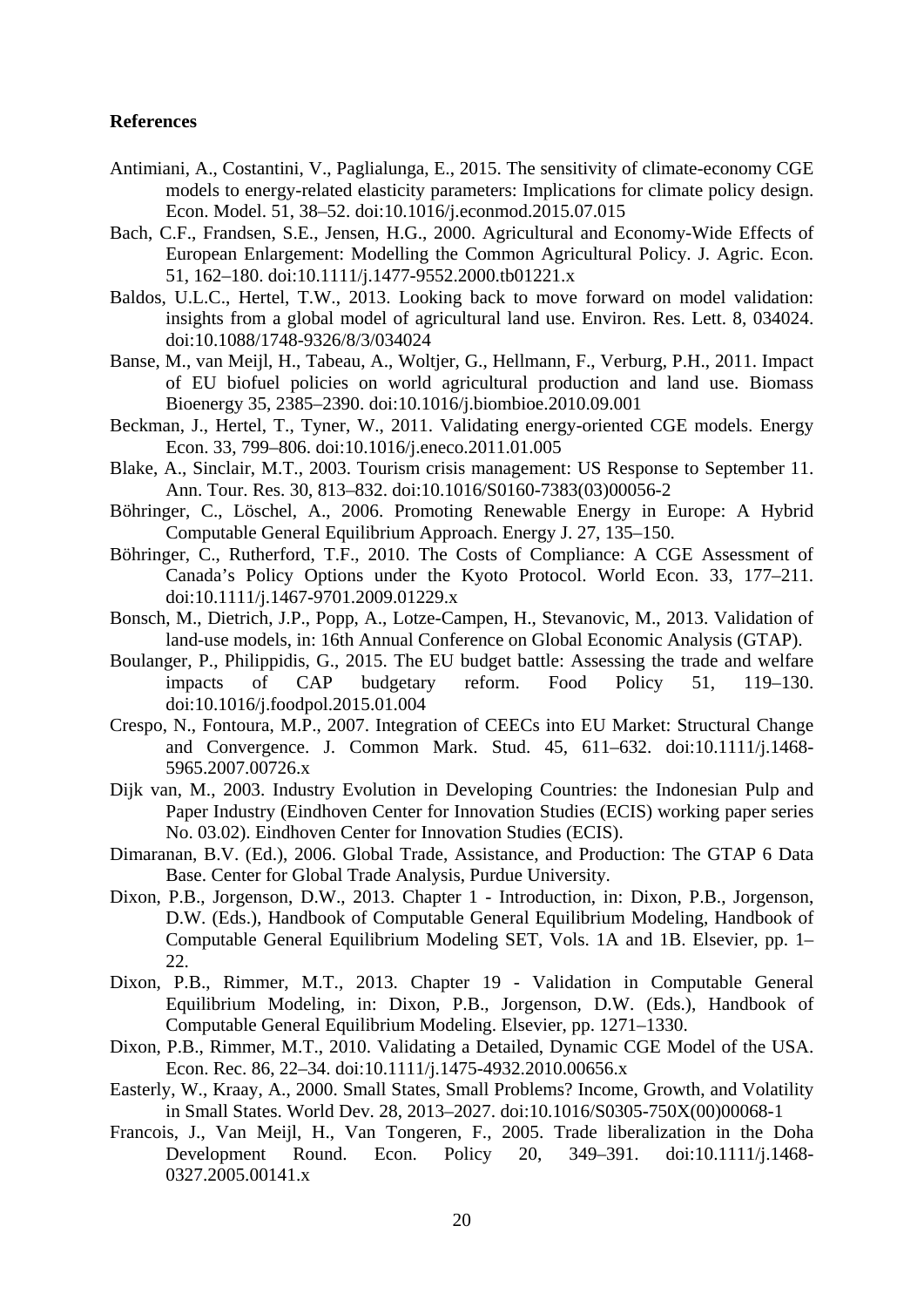- Gallet, C.A., 1997. Cyclical fluctuations and coordination in the US steel industry. Appl. Econ. 29, 279–285. doi:10.1080/000368497327056
- Guillaumont, P., 2010. Assessing the Economic Vulnerability of Small Island Developing States and the Least Developed Countries. J. Dev. Stud. 46, 828–854. doi:10.1080/00220381003623814
- Hausmann, R., Pritchett, L., Rodrik, D., 2005. Growth Accelerations. J. Econ. Growth 10, 303–329. doi:10.1007/s10887-005-4712-0
- Hertel, T.W., Tsigas, M.E., 1997. Structure of the Standard GTAP Model, in: Hertel, T.W. (Ed.), Global Trade Analysis: Modelling and Applications. Cambridge University Press, Cambridge.
- Hong, C., Yang, H., Hwang, W., Lee, J.-D., 2014. Validation of an R&D-based computable general equilibrium model. Econ. Model. 42, 454–463. doi:10.1016/j.econmod.2014.07.014
- Hox, J., 2010. Multilevel analysis: Techniques and applications. Routledge.
- Kehoe, T.J., 2003. An evaluation of the performance of applied general equilibrium models of the impact of NAFTA (Staff Report No. 320). Federal Reserve Bank of Minneapolis.
- Kehoe, T.J., Polo, C., Sancho, F., 1995. An evaluation of the performance of an applied general equilibrium model of the Spanish economy. Econ. Theory 6, 115–141. doi:10.1007/BF01213943
- Lakatos, C., Walmsley, T., 2012. Investment creation and diversion effects of the ASEAN– China free trade agreement. Econ. Model. 29, 766–779. doi:10.1016/j.econmod.2012.02.004
- Legates, D.R., McCabe, G.J., 1999. Evaluating the use of "goodness-of-fit" Measures in hydrologic and hydroclimatic model validation. Water Resour. Res. 35, 233–241. doi:10.1029/1998WR900018
- Malik, A., Temple, J.R.W., 2009. The geography of output volatility. J. Dev. Econ. 90, 163– 178. doi:10.1016/j.jdeveco.2008.10.003
- McCarl, B.A., 1984. Model validation: an overview with some emphasis on risk models. Rev. Mark. Agric. Econ. 52, 153–173.
- McCarl, B.A., Apland, J., 1986. Validation of linear programming models. South. J. Agric. Econ. 18.
- McCarl, B.A., Spreen, T.H., 1997. Applied mathematical programming using algebraic systems.
- McCulloch, C.E., Searle, S.R., Neuhaus, J.M., 2001. Generalized, Linear, and Mixed Models, 2001. Wiley-Interscience, New York.
- Nash, J.E., Sutcliffe, J.V., 1970. River flow forecasting through conceptual models part I A discussion of principles. J. Hydrol. 10, 282–290. doi:10.1016/0022-1694(70)90255-6
- Neumann, K., Stehfest, E., Verburg, P.H., Siebert, S., Müller, C., Veldkamp, T., 2011. Exploring global irrigation patterns: A multilevel modelling approach. Agric. Syst. 104, 703–713. doi:10.1016/j.agsy.2011.08.004
- O'Mahony, M., Timmer, M.P., 2009. Output, Input and Productivity Measures at the Industry Level: The EU KLEMS Database. Econ. J. 119, F374–F403. doi:10.1111/j.1468- 0297.2009.02280.x
- Pritchett, L., 2000. Understanding Patterns of Economic Growth: Searching for Hills among Plateaus, Mountains, and Plains. World Bank Econ. Rev. 14, 221–250. doi:10.1093/wber/14.2.221
- Rand, J., Tarp, F., 2002. Business Cycles in Developing Countries: Are They Different? World Dev. 30, 2071–2088. doi:10.1016/S0305-750X(02)00124-9
- Reichler, T., Kim, J., 2008. How Well Do Coupled Models Simulate Today's Climate? Bull. Am. Meteorol. Soc. 89, 303–311. doi:10.1175/BAMS-89-3-303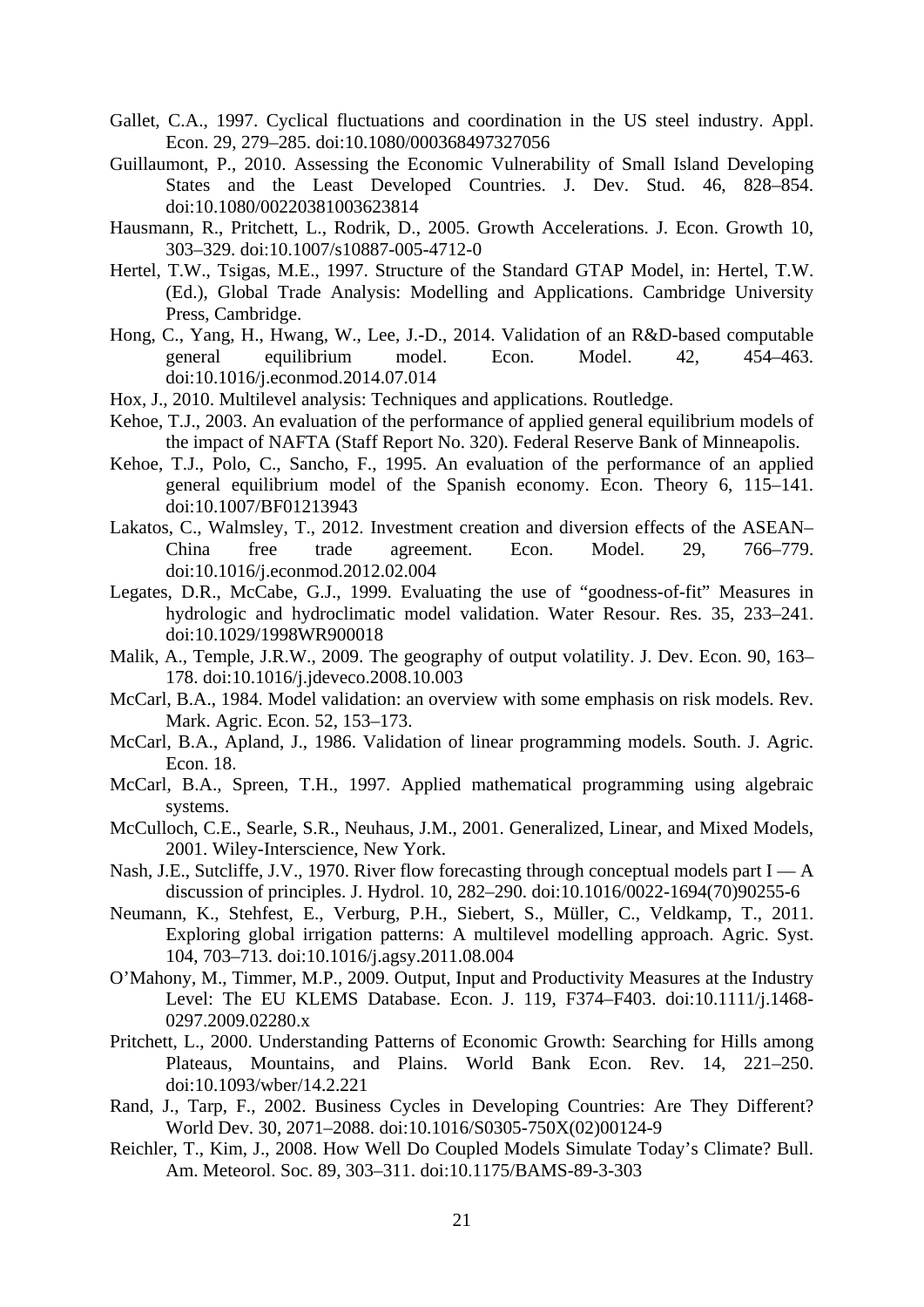- Reidsma, P., Ewert, F., Lansink, A.O., 2007. Analysis of farm performance in Europe under different climatic and management conditions to improve understanding of adaptive capacity. Clim. Change 84, 403–422. doi:10.1007/s10584-007-9242-7
- Robinson, S., Burfisher, M.E., Hinojosa-Ojeda, R., Thierfelder, K.E., 1993. Special Issue: Symposium on Applied General Equilibrium ModelingAgricultural policies and migration in a U.S.-Mexico free trade area: A computable general equilibrium analysis. J. Policy Model. 15, 673–701. doi:10.1016/0161-8938(93)90009-F
- Rutten, M., Shutes, L., Meijerink, G., 2013. Sit down at the ball game: How trade barriers make the world less food secure. Food Policy 38, 1–10. doi:10.1016/j.foodpol.2012.09.002
- Rutten, M., van Dijk, M., van Rooij, W., Hilderink, H., 2014. Land Use Dynamics, Climate Change, and Food Security in Vietnam: A Global-to-local Modeling Approach. World Dev. 59, 29–46. doi:10.1016/j.worlddev.2014.01.020
- Smeets Kristkova, Z., Van Meijl, H., Dijk van, M., 2016. Projections of long-term food security with R&D driven technical change - a CGE analysis. Wagening. J. Life Sci.
- Snijders, T.A.B., Bosker, R.J., 2012. Multilevel Analysis: An Introduction to Basic and Advanced Multilevel Modeling, 2nd edition. ed. SAGE.
- Taheripour, F., Hertel, T.W., Tyner, W.E., 2011. Implications of biofuels mandates for the global livestock industry: a computable general equilibrium analysis. Agric. Econ. 42, 325–342. doi:10.1111/j.1574-0862.2010.00517.x
- Tashakkori, A., Teddlie, C., 2003. Handbook of Mixed Methods in Social & Behavioral Research. SAGE.
- Timmer, M.P., van Moergastel, T., Stuivenwold, E., Ypma, G., O'Mahony, M., 2007. EU KLEMS Growth and Productivity Accounts. Version 1.0. Part 1 Methodology.
- Valenzuela, E., Hertel, T.W., Keeney, R., Reimer, J.J., 2007. Assessing Global Computable General Equilibrium Model Validity Using Agricultural Price Volatility. Am. J. Agric. Econ. 89, 383–397. doi:10.1111/j.1467-8276.2007.00977.x
- Waschik, R., 2015. Differentiated products, increasing returns to scale and heterogeneous firms in a CGE model of the Australian coal sector. Energy Econ. 51, 521–529. doi:10.1016/j.eneco.2015.08.019
- Willmott, C.J., 1982. Some Comments on the Evaluation of Model Performance. Bull. Am. Meteorol. Soc. 63, 1309–1313. doi:10.1175/1520- 0477(1982)063<1309:SCOTEO>2.0.CO;2
- Willmott, C.J., 1981. On the Validation of Models. Phys. Geogr. 2, 184–194. doi:10.1080/02723646.1981.10642213
- Willmott, C.J., Ackleson, S.G., Davis, R.E., Feddema, J.J., Klink, K.M., Legates, D.R., O'Donnell, J., Rowe, C.M., 1985. Statistics for the evaluation and comparison of models. J. Geophys. Res. Oceans 90, 8995–9005. doi:10.1029/JC090iC05p08995
- Woltjer, G., Kuiper, M., 2013. The MAGNET model: Module description. LEI Wageningen UR, The Hague, The Netherlands.
- Yang, J.M., Yang, J.Y., Liu, S., Hoogenboom, G., 2014. An evaluation of the statistical methods for testing the performance of crop models with observed data. Agric. Syst. 127, 81–89. doi:10.1016/j.agsy.2014.01.008
- Zuur, A., Ieno, E.N., Walker, N., Saveliev, A.A., Smith, G.M., 2009. Mixed Effects Models and Extensions in Ecology with R. Springer.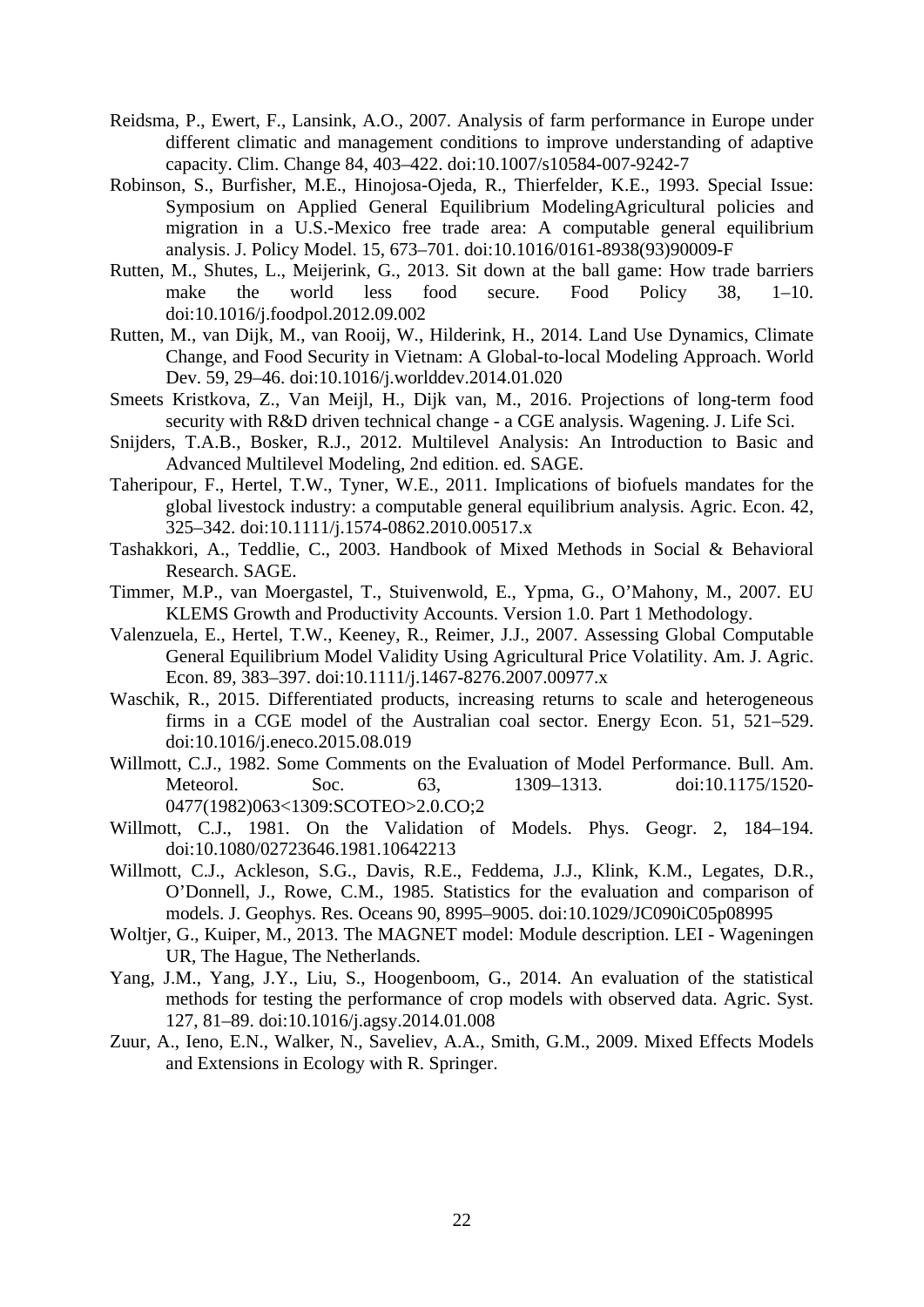| <b>Sector</b> | <b>GTAP</b><br>code | <b>GTAP</b> description                | <b>KLEMS</b><br>code | <b>KLEMS</b> description                                |
|---------------|---------------------|----------------------------------------|----------------------|---------------------------------------------------------|
| Agriculture   | pdr                 | Paddy rice                             | AtB                  | Agriculture, Hunting, forestry and fishing              |
| Agriculture   | wht                 | Wheat                                  | AtB                  | Agriculture, Hunting, forestry and fishing              |
| Agriculture   | gro                 | Cereal grains nec                      | AtB                  | Agriculture, Hunting, forestry and fishing              |
| Agriculture   | $v_f$               | Vegetables, fruit, nuts                | AtB                  | Agriculture, Hunting, forestry and fishing              |
| Agriculture   | osd                 | Oil seeds                              | AtB                  | Agriculture, Hunting, forestry and fishing              |
| Agriculture   | $c_b$               | Sugar cane, sugar beet                 | AtB                  | Agriculture, Hunting, forestry and fishing              |
| Agriculture   | pfb                 | Plant-based fibers                     | AtB                  | Agriculture, Hunting, forestry and fishing              |
| Agriculture   | ocr                 | Crops nec                              | AtB                  | Agriculture, Hunting, forestry and fishing              |
| Agriculture   | ctl                 | Bovine cattle, sheep and goats, horses | AtB                  | Agriculture, Hunting, forestry and fishing              |
| Agriculture   | oap                 | Animal products nec                    | AtB                  | Agriculture, Hunting, forestry and fishing              |
| Agriculture   | rmk                 | Raw milk                               | AtB                  | Agriculture, Hunting, forestry and fishing              |
| Agriculture   | wol                 | Wool, silk-worm cocoons                | AtB                  | Agriculture, Hunting, forestry and fishing              |
| Agriculture   | frs                 | Forestry                               | AtB                  | Agriculture, Hunting, forestry and fishing              |
| Agriculture   | fsh                 | Fishing                                | AtB                  | Agriculture, Hunting, forestry and fishing              |
| Mining        | coa                 | Coal                                   | $\mathbf C$          | Mining and quarrying                                    |
| Mining        | oil                 | Oil                                    | $\mathbf C$          | Mining and quarrying                                    |
| Mining        | gas                 | Gas                                    | $\mathsf{C}$         | Mining and quarrying                                    |
| Mining        | omn                 | Minerals nec                           | $\mathbf C$          | Mining and quarrying                                    |
| Food          | cmt                 | Bovine meat products                   | 15t16                | Food products, beverages and tobacco                    |
| Food          | omt                 | Meat products nec                      | 15t16                | Food products, beverages and tobacco                    |
| Food          | vol                 | Vegetable oils and fats                | 15t16                | Food products, beverages and tobacco                    |
| Food          | mil                 | Dairy products                         | 15t16                | Food products, beverages and tobacco                    |
| Food          | pcr                 | Processed rice                         | 15t16                | Food products, beverages and tobacco                    |
| Food          | sgr                 | Sugar                                  | 15t16                | Food products, beverages and tobacco                    |
| Food          | ofd                 | Food products nec                      | 15t16                | Food products, beverages and tobacco                    |
| Food          | $b_t$               | Beverages and tobacco products         | 15t16                | Food products, beverages and tobacco                    |
| Textiles      | tex                 | Textiles                               | 17t19                | Textiles, textile products, leather and footwear        |
| Textiles      | wap                 | Wearing apparel                        | 17t19                | Textiles, textile products, leather and footwear        |
| Textiles      | lea                 | Leather products                       | 17t19                | Textiles, textile products, leather and footwear        |
| Wood          | lum                 | Wood products                          | 20                   | Wood and products of wood and cork                      |
| Paper         | ppp                 | Paper products, publishing             | 21t22                | Pulp, paper, paper products, printing and<br>publishing |
| Petrol        | $p_{-}c$            | Petroleum, coal products               | 23                   | Coke, refined petroleum products and nuclear fuel       |
| Chemical      | crp                 | Chemical, rubber, plastic products     | 23t25                | Chemical, rubber, plastics and fuel products            |
| Minerals      | nmm                 | Mineral products nec                   | 26                   | Other non-metallic mineral products                     |
| Metals        | $i_s$               | Ferrous metals                         | 27t28                | Basic metals and fabricated metal products              |
| Metals        | nfm                 | Metals nec                             | 27t28                | Basic metals and fabricated metal products              |
| Metals        | fmp                 | Metal products                         | 27t28                | Basic metals and fabricated metal products              |
| Transp.eq     | mvh                 | Motor vehicles and parts               | 34t35                | Transport equipment                                     |
| Transp.eq     | otn                 | Transport equipment nec                | 34t35                | Transport equipment                                     |
| Electrical    | ele                 | Electronic equipment                   | 30t33                | Electrical and optical equipment                        |
| Machinery     | ome                 | Machinery and equipment nec            | 29                   | Machinery, nec                                          |
| Man.nec       | omf                 | Manufactures nec                       | 36t37                | Manufacturing nec, Recycling                            |

# **Annex A: GTAP-KLEMS sector mapping**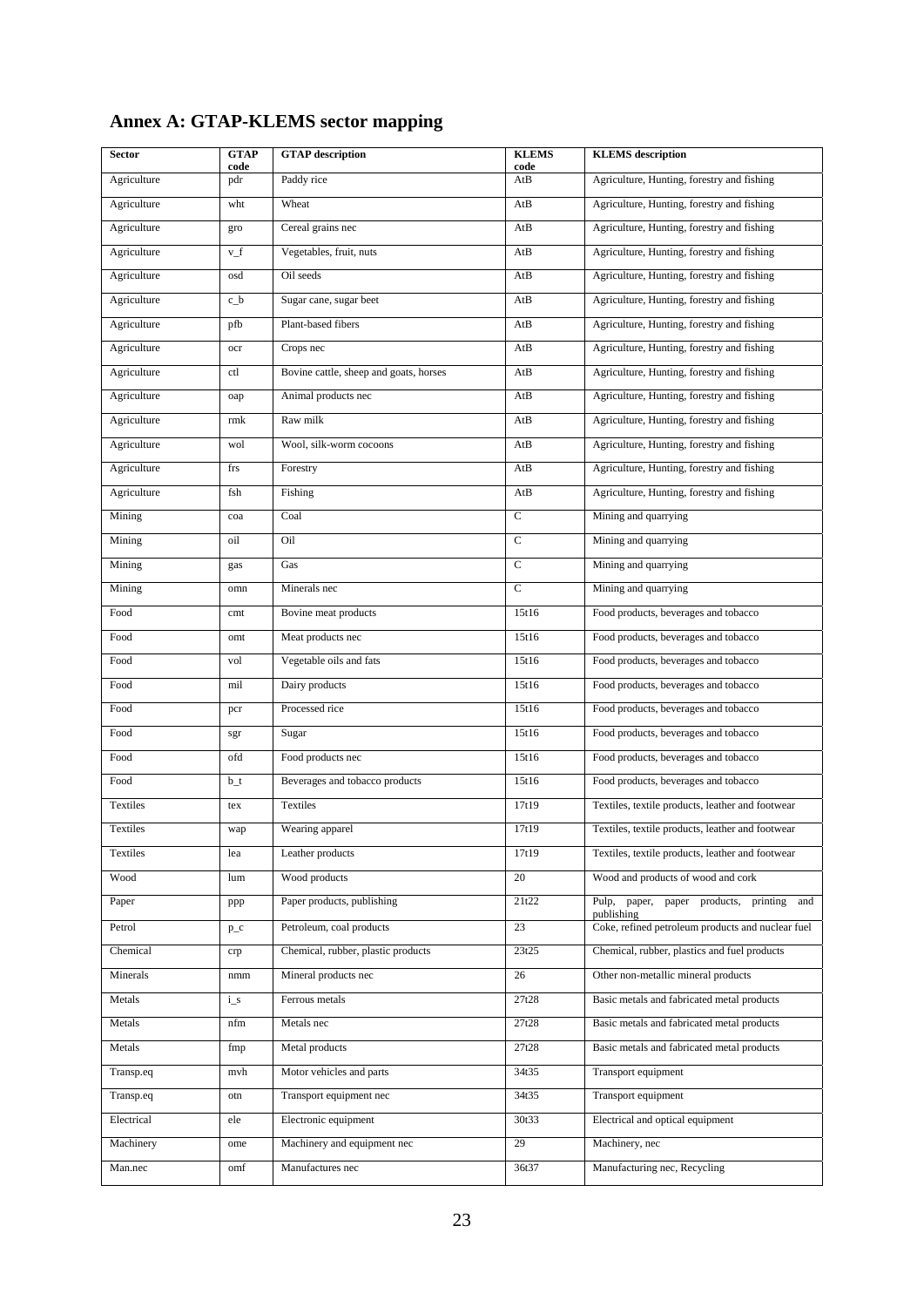| Electricity              | ely | Electricity                                                   | E            | Electricity, gas and water supply            |
|--------------------------|-----|---------------------------------------------------------------|--------------|----------------------------------------------|
| Electricity              | gdt | Gas manufacture, distribution                                 | E            | Electricity, gas and water supply            |
| Electricity              | wtr | Water                                                         | E            | Electricity, gas and water supply            |
| Construction             | cns | Construction                                                  | $\mathbf{F}$ | Construction                                 |
| Trade                    | trd | Trade                                                         | G            | Wholesale and retail trade                   |
| Transport                | otp | Transport nec                                                 | 60t63        | Transport and storage                        |
| Transport                | wtp | Water transport                                               | 60t63        | Transport and storage                        |
| Transport                | atp | Air transport                                                 | 60t63        | Transport and storage                        |
| Telecommunication        | cmn | Communication                                                 | 64           | Post and telecommunications                  |
| Finance                  | ofi | Financial services nec                                        |              | Financial intermediation                     |
| Finance                  | isr | Insurance                                                     | J            | Financial intermediation                     |
| <b>Business</b>          | obs | Business services nec                                         | 71t74        | Real estate, renting and business activities |
| Personal                 | ros | Recreational and other services                               | LtQ          | Community social and personal services       |
| Personal                 | osg | Public<br>Administration,<br>Education,<br>Defense,<br>Health | LtQ          | Community social and personal services       |
| $\overline{\phantom{a}}$ | dwe | Dwellings                                                     | NA           | NA                                           |

Source: Timmer et al. (2007) and GTAP database (https://www.gtap.agecon.purdue.edu).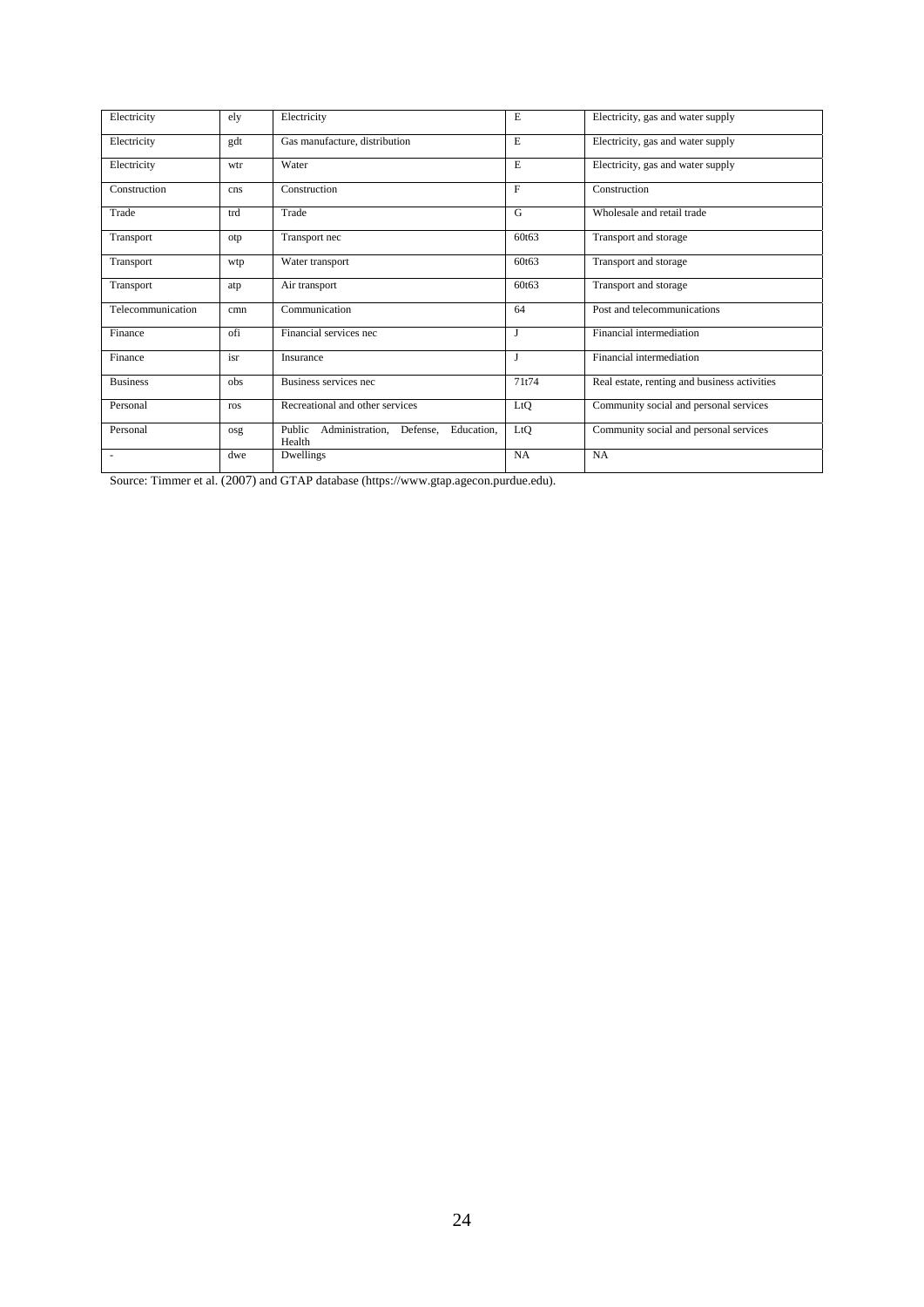| <b>Statistic</b>  | <b>Description</b>                                                                                                                     | N   | Mean    | St. Dev.  | Min      | <b>Max</b> |
|-------------------|----------------------------------------------------------------------------------------------------------------------------------------|-----|---------|-----------|----------|------------|
| ae                | Absolute value of the difference between simulation<br>output growth and observed output growth over the<br>period 2001-2007.          | 611 | 23.00   | 30.00     | 0.021    | 247.00     |
| <b>GDP</b>        | Gross Domestic Product in the 2001 on the basis of<br>KLEMS data.                                                                      | 611 | 918,623 | 1,966,599 | 3,611    | 10,082     |
| GDP per<br>capita | Gross Domestic Product per capita in 2001 on the<br>basis of KLEMS data.                                                               | 611 | 16.00   | 11.00     | 0.46     | 36.00      |
| GDP growth        | Growth in GDP over the period 2001-2007 on the<br>basis of KLEMS data                                                                  | 611 | 29.00   | 21.00     | 6.30     | 89.00      |
| Sector share      | Output share of the sector in total economy output<br>(%) in 2001 on the basis of GTAP data.                                           | 611 | 4.60    | 4.50      | 0.03     | 30.00      |
| LP growth         | Average labour productivity growth between 2001<br>and 2007, estimated by means of a log-linear growth<br>regression using KLEMS data. | 611 | 3.80    | 4.50      | $-26.00$ | 21.00      |
| Volatility        | Standard deviation of annual growth rate between<br>2001 and 2007 on the basis of KLEMS data.                                          | 611 | 5.30    | 5.20      | 0.39     | 53.00      |
| IO age            | Number of years between the base year (2001) and<br>the year the input-output table was constructed<br>(Dimaranan, 2006).              | 611 | 8.80    | 4.40      | 1        | 19         |

# **Annex B: Summary statistics**